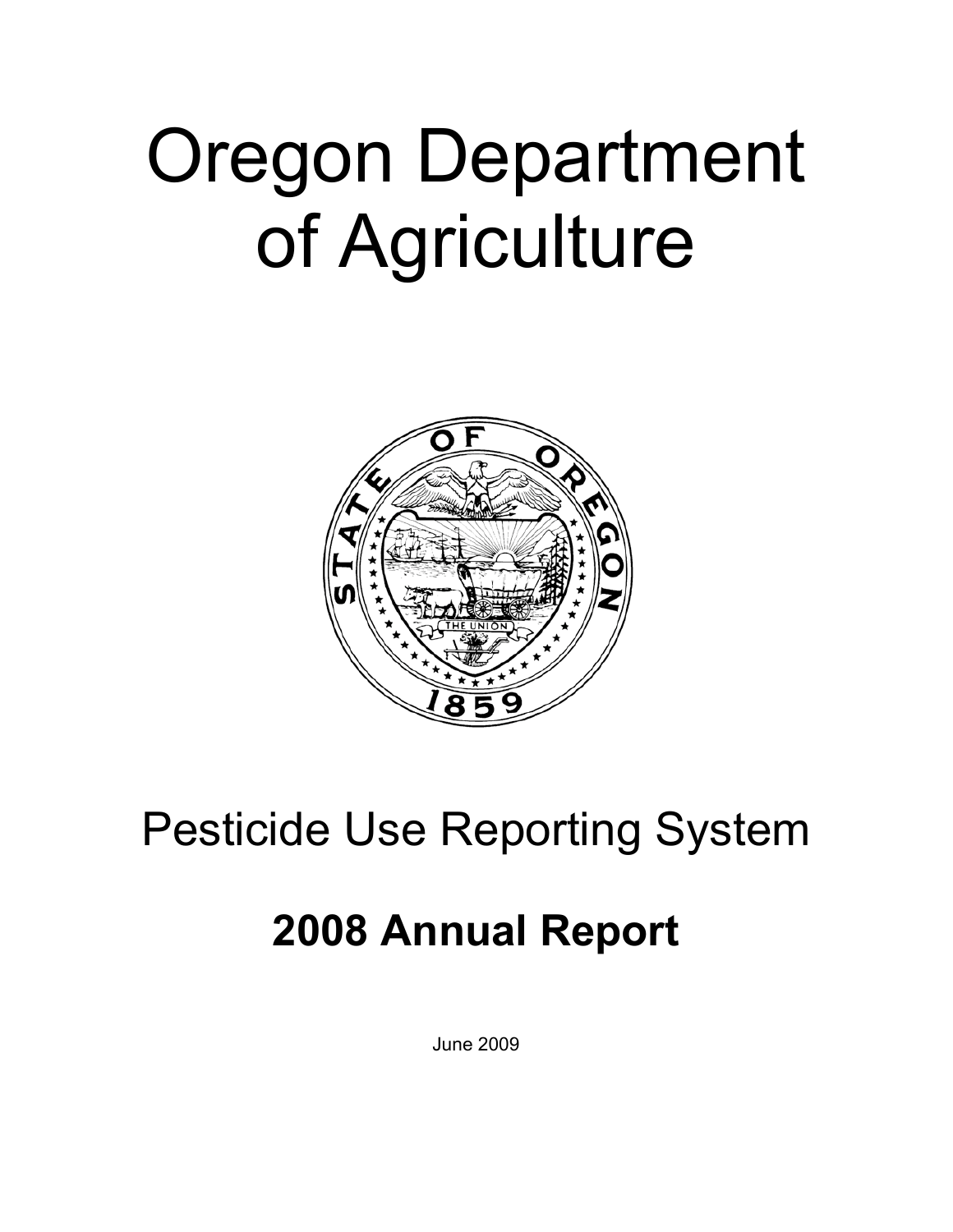# **TABLE OF CONTENTS**

| $\textsf{lssues} \textcolor{red}{\texttt{}} \textcolor{red}{\texttt{}} \textcolor{red}{\texttt{}} \textcolor{red}{\texttt{}} \textcolor{red}{\texttt{}} \textcolor{red}{\texttt{}} \textcolor{red}{\texttt{}} \textcolor{red}{\texttt{}} \textcolor{red}{\texttt{}} \textcolor{red}{\texttt{}} \textcolor{red}{\texttt{}} \textcolor{red}{\texttt{}} \textcolor{red}{\texttt{}} \textcolor{red}{\texttt{}} \textcolor{red}{\texttt{}} \textcolor{red}{\texttt{}} \textcolor{red}{\texttt{}} \textcolor{red}{\text$ |
|--------------------------------------------------------------------------------------------------------------------------------------------------------------------------------------------------------------------------------------------------------------------------------------------------------------------------------------------------------------------------------------------------------------------------------------------------------------------------------------------------------------------|
|                                                                                                                                                                                                                                                                                                                                                                                                                                                                                                                    |
|                                                                                                                                                                                                                                                                                                                                                                                                                                                                                                                    |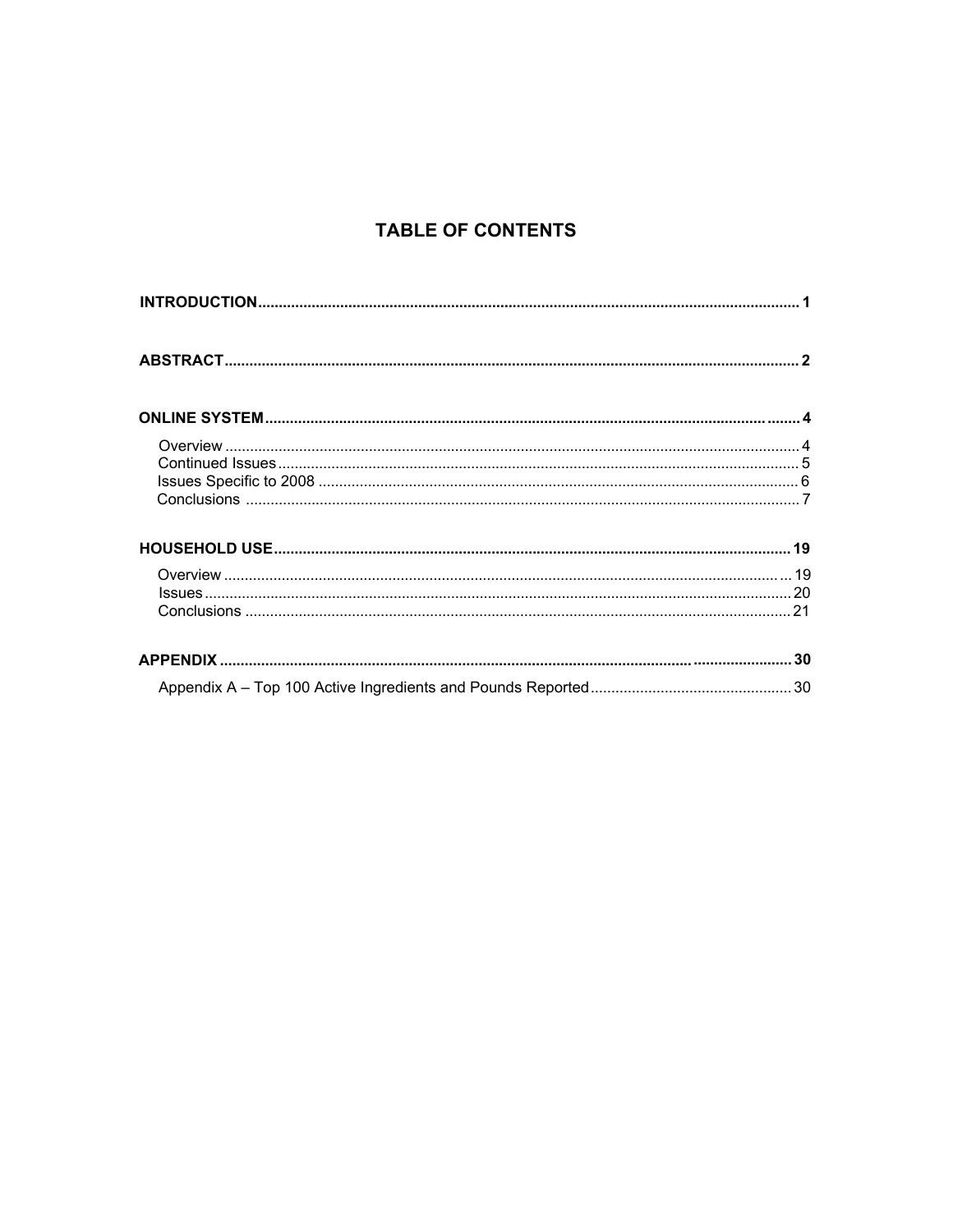## **LIST OF TABLES**

#### **ONLINE COMPONENT**

| Table 5 – Top Five Active Ingredients (in pounds) by Specific Sites in Agriculture 15           |  |
|-------------------------------------------------------------------------------------------------|--|
| Table 6 – Top Five Active Ingredients (in pounds) by Specific Sites in Urban/General Indoor  16 |  |
| Table 7 – Top Five Active Ingredients (in pounds) by Specific Sites in Urban/General Outdoor 17 |  |
| <b>HOUSEHOLD COMPONENT</b>                                                                      |  |
|                                                                                                 |  |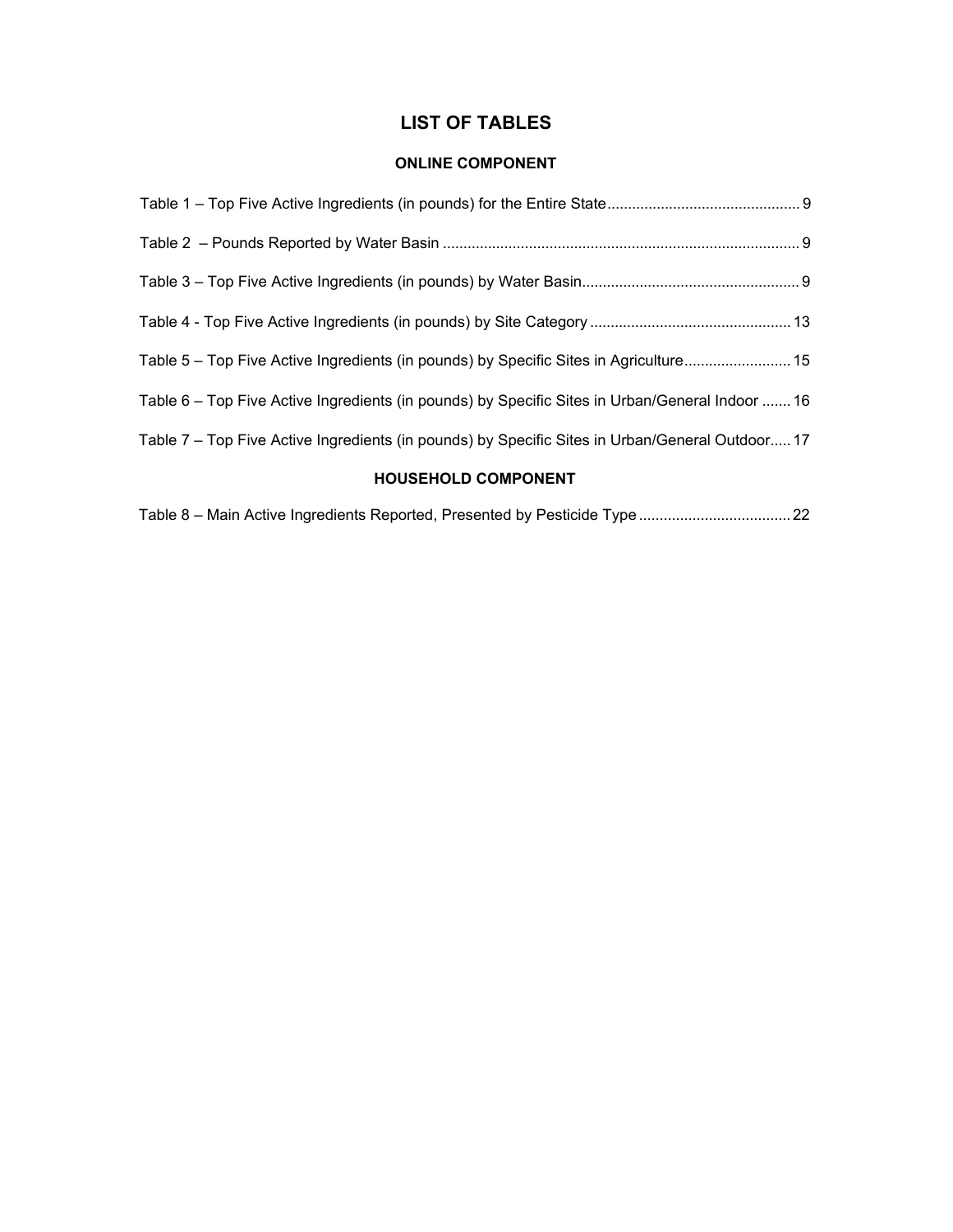## **LIST OF FIGURES**

#### **ONLINE COMPONENT**

| <b>HOUSEHOLD COMPONENT</b>                                                                     |
|------------------------------------------------------------------------------------------------|
| Figure 3 - State Map with Regions Used in the Household Pesticide Use Survey 19                |
|                                                                                                |
|                                                                                                |
| Figure 6 - Percentage by Region of Reports that Had Sufficient Information to Determine Active |
| Figure 7 - Reported Sites for All Data (from all 3,036 total reports received) 23              |
|                                                                                                |
|                                                                                                |
| Figure 10 - Reported Purposes for Data with Active Ingredient Information 24                   |
| Figure 11 – Reported Purposes for Data with Active Ingredient Information – Quarter 1 25       |
| Figure 12 – Reported Purposes for Data with Active Ingredient Information – Quarter 2 25       |
| Figure 13- Reported Purposes for Data with Active Ingredient Information - Quarter 3 25        |
| Figure 14 – Reported Purposes for Data with Active Ingredient Information – Quarter 4  26      |
|                                                                                                |
|                                                                                                |
|                                                                                                |
|                                                                                                |
|                                                                                                |
|                                                                                                |
|                                                                                                |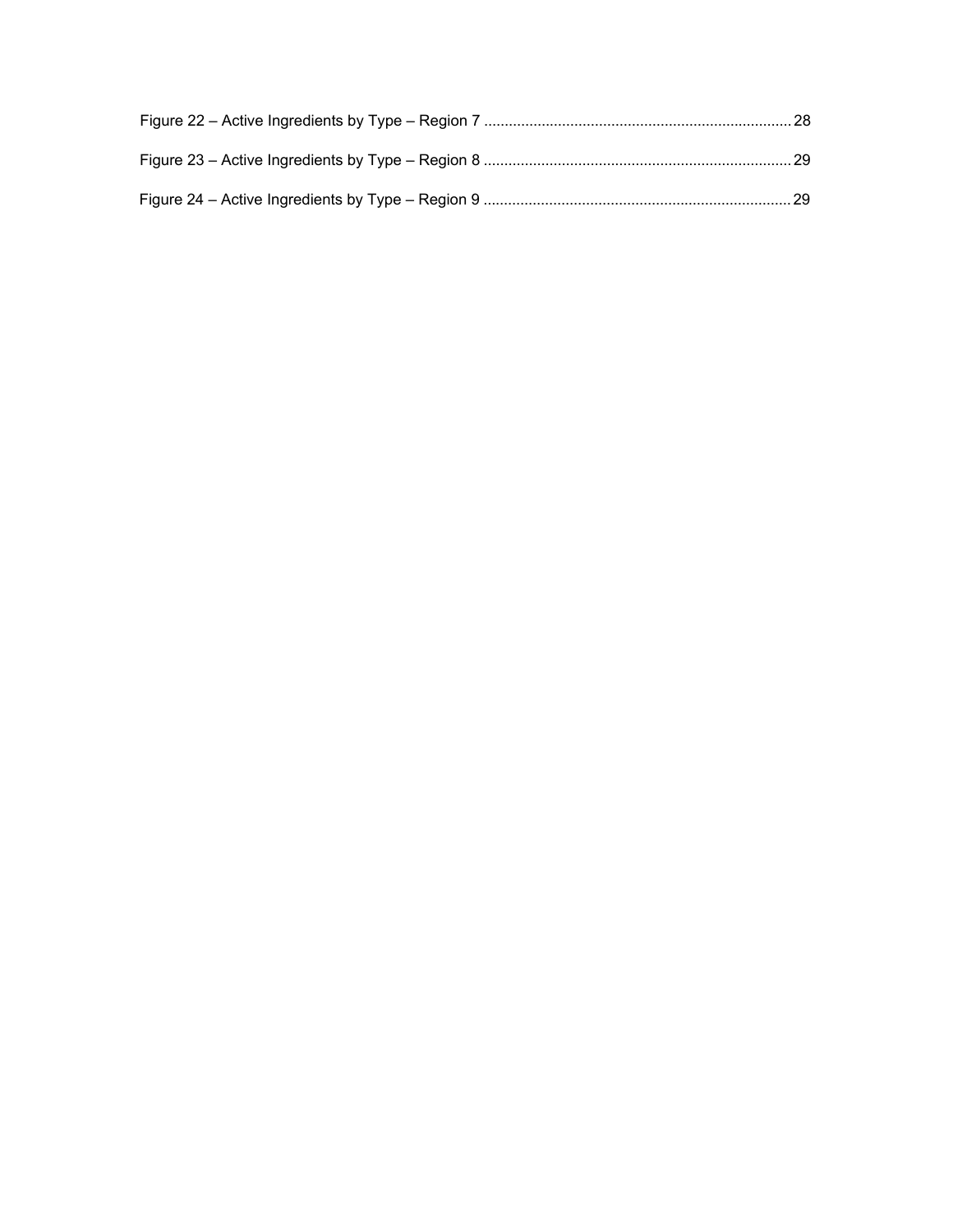# **INTRODUCTION**

This is the third annual report published for Oregon's Pesticide Use Reporting System (PURS). The 1999 Oregon Legislature directed the Oregon Department of Agriculture (ODA) to develop and implement a system to collect, organize, and report information on all categories of pesticide use in Oregon. In order to meet this requirement, PURS includes both an online reporting component (for all non-household applicators) and a household pesticide use survey component.

The online component was partially implemented in 2002 but did not collect a complete year of reports due to funding issues. Calendar year 2008 was the second full year of reporting.

The Household Pesticide Use Survey began collecting information in 2006. The first presentations of household pesticide use survey information were in the PURS Amended 2006 Annual Report. The PURS 2008 Annual Report includes presentations of household survey information collected for 2008.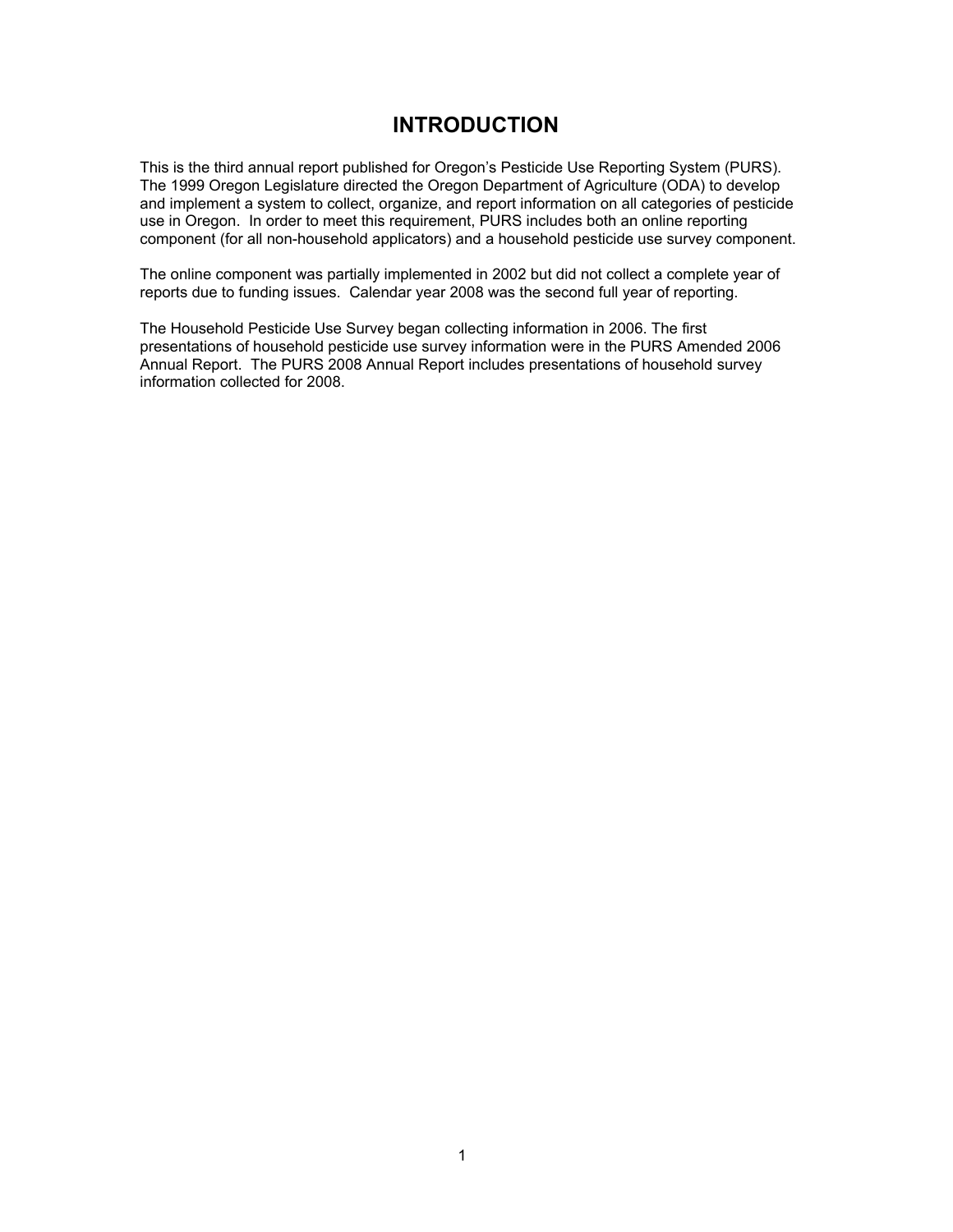# **ABSTRACT**

The 1999 Oregon Legislature authorized development of the Oregon Pesticide Use Reporting System (PURS). The second full year of collecting non-household pesticide use in PURS was 2008. Also, 2008 was the third year of collecting information through the Household Pesticide Use Survey.

In 2008, reporters filed 343,565 reports of pesticide use into PURS. These reports identified that 19,696,784 pounds of active ingredient pesticides were used in Oregon during 2008. This included approximately 572 active ingredients. The top five active ingredients, by pounds, for the entire state were:

- Metam-sodium (20%) [soil fumigant],<br>• Glyphosate (10%) [herbicide],
- Glyphosate (10%) [herbicide],
- 1,3-dichloropropene (6%) [soil fumigant],
- Sulfuric acid (6%) [desiccant], and<br>• Alinhatic petroleum hydrocarbons (
- Aliphatic petroleum hydrocarbons (4%) [insecticide].

The greatest percentage of pounds of active ingredients was from the site category of Agriculture. Because of licensing requirements for pesticide use on agricultural and forest crops, and outreach to agricultural and forestry pesticide applicators, the assumption could be made that PURS compliance was greatest among these reporters. Each of the site categories and percentage of pounds of active ingredients are as follows:

- Agriculture (77.3%),
- Other  $(11.1\%)$ ,<br>• Forestry  $(4.2\%)$
- Forestry (4.2%),
- Right-of-way  $(3.5\%)$ .
- Urban/General Outdoor  $(2.5\%)$ ,<br>• Aquatic  $(1.1\%)$
- Aquatic (1.1%),
- Urban/General Indoor (0.7%),<br>• Public Health/Requisions Pest
- Public Health/Regulatory Pests  $(0.2\%)$ ,<br>• Besearch  $(50.1\%)$
- Research  $(0.1\%)$ .

A number of issues were again identified regarding pesticide reporters filing electronic reports into PURS. Among these issues were:

- Reporters had trouble identifying the product used.<br>• Reporters had varving skill levels and access regare
- 
- Reporters had varying skill levels and access regarding online reporting.<br>• Reporters experienced difficulty in communication between PURS and the • Reporters experienced difficulty in communication between PURS and their computers.
- Reporters did not understand the reporting deadline was mandatory.

In the Household Pesticide Use Survey component of PURS for 2008, 1,717 households agreed to complete use diaries. Only 1,513 households completed at least one month of reporting. More than 51% of households reported no use of pesticides. The other participants provided 3,036 reports.

Only 60% of the household reports contained sufficient information to calculate pounds of active ingredients. Reasons for reports lacking sufficient information to conduct these calculations continue to include:

- Participants were unable to specify the amount of pesticide used.
- Participants were unable to determine what products were pesticides.<br>• Participants were unable to provide correct product identification
- Participants were unable to provide correct product identification.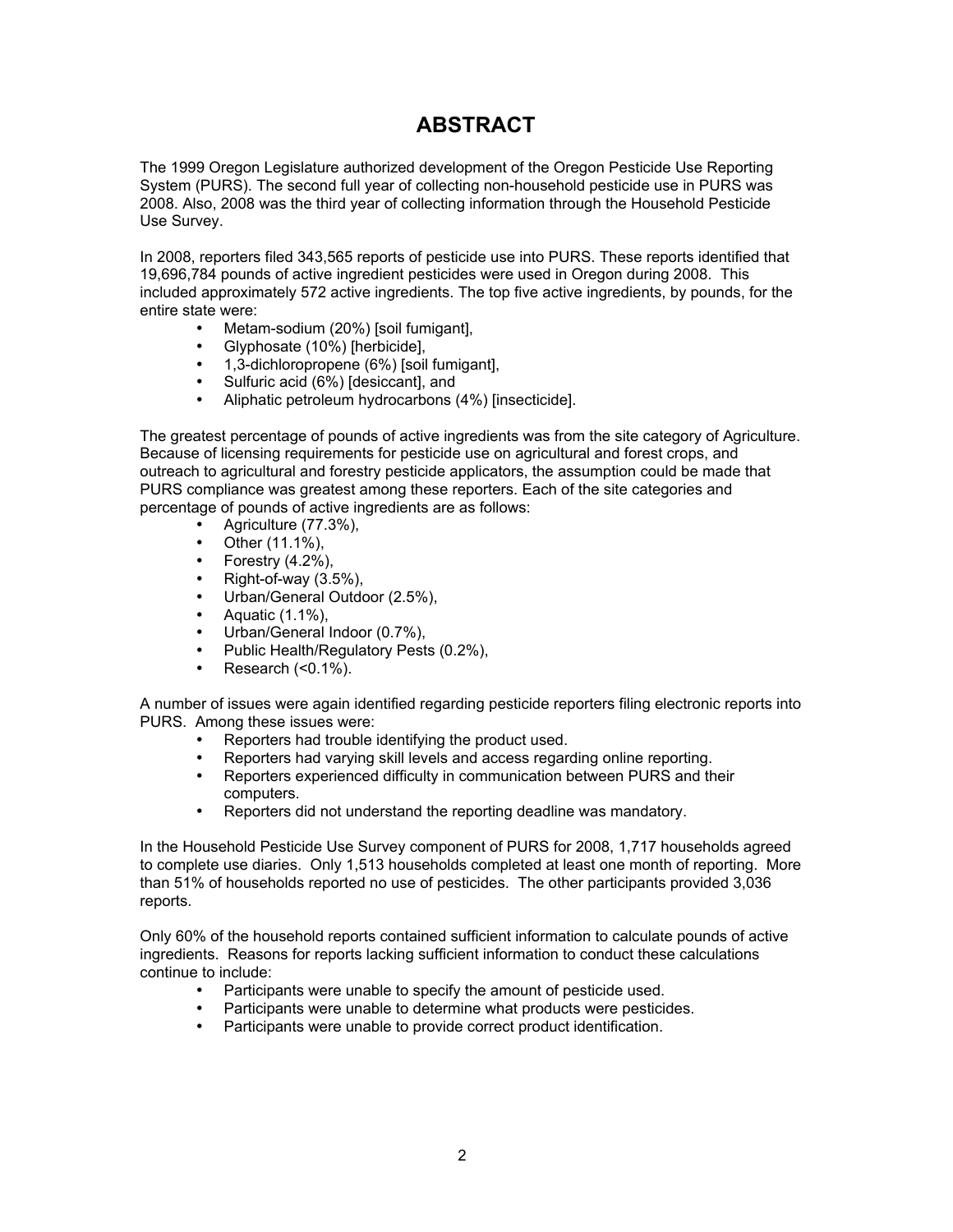Because of these difficulties, household information was insufficient to extrapolate to all households in Oregon. The greatest percentages of pesticide applications were reported to have taken place outdoors. All types of "bugs" (fleas, insects, mosquitoes, and spiders) represented the largest percentage of purpose for control. Herbicides accounted for the largest number of pounds of active ingredients, closely followed by moss control products.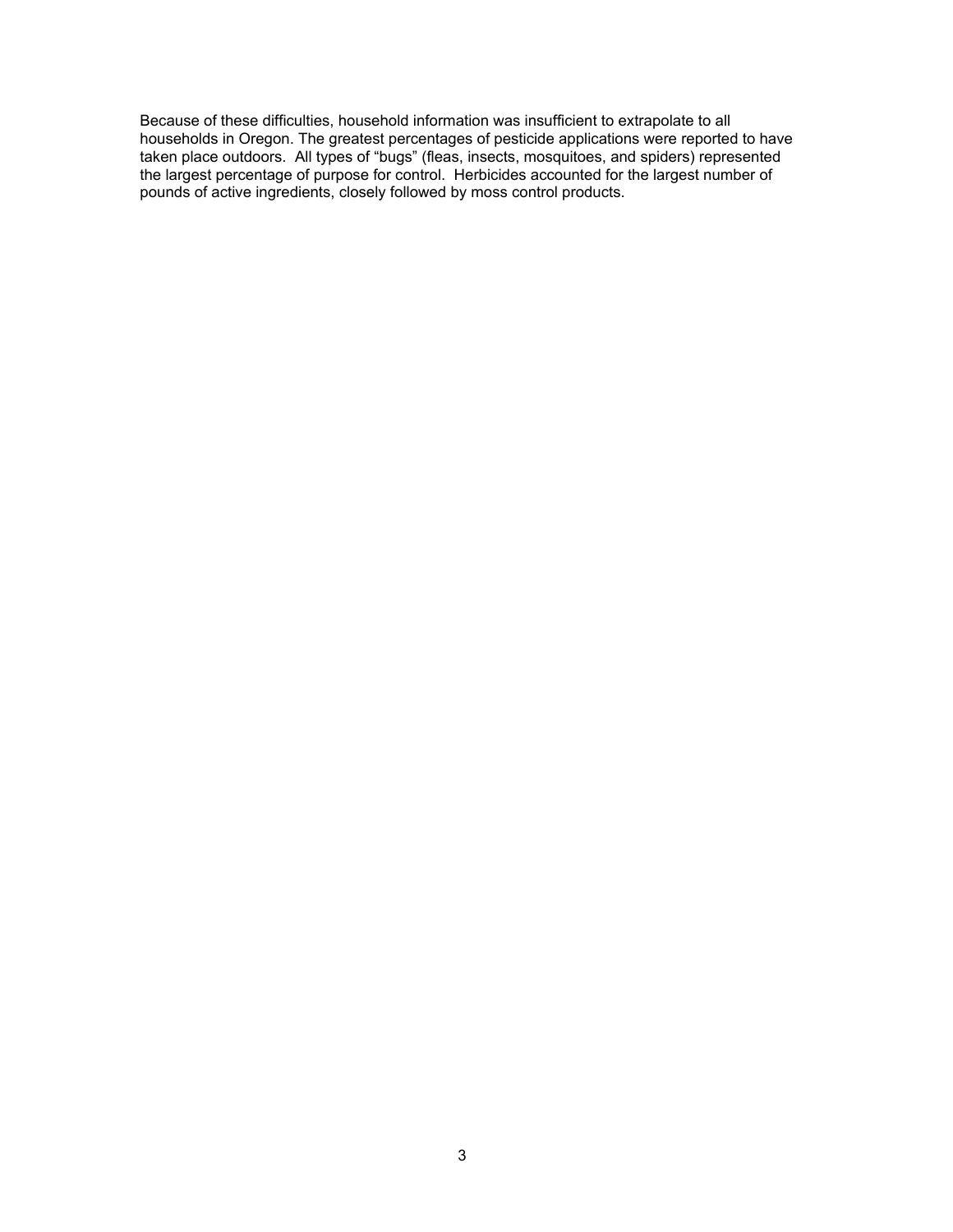# **ONLINE SYSTEM**

#### **Overview**

Reporters had until January 31, 2009, to file all reports of pesticide applications made in 2008. Following the deadline, PURS only accepted reports for applications made in 2009.

Staff were available to help reporters during business hours through a dedicated phone line and by e-mail. Staff also held hands-on help classes throughout the state in the fall of 2008. These classes provided reporters the opportunity to bring their records to a computer classroom and receive one-on-one assistance registering and filing their reports. In addition to these classes, staff made a number of presentations at training seminars, sent direct mailings, and updated information presented on the Web site. An update of the PURS system was released in October 2008. Most of the changes were minor visual changes. Some major changes involved how reporters submitted their reports, including:

- 1) combining the two reporting pages into one,
- 2) making it clearer on how to use the "Make Similar Report" button,
- 3) improving instructions available on each page, and
- 4) enhancing the search process for previous reports.

By law, a "'pesticide user' means any person who uses or applies a pesticide in the course of business or any other for-profit enterprise, or for a governmental entity, or in a location that is intended for public use or access." Some, but not all pesticide applicators are required to be licensed. Because of this, it is difficult to determine the number of entities that should be reporting into PURS. It is assumed that not all applicators that are required by PURS to report actually did so. A number of reporters called following January 31, 2009, to say they had missed the deadline.

Between 2007 and 2008, there were approximately 6,290 reporters registered in PURS. PURS allows the business or organization to register as the reporter. PURS also allows individual persons actually making the pesticide application to register as the reporter. Therefore, the number of reporters does not represent the number of persons making pesticide applications. Some reporters decided to use proxies in filing their pesticide use reports. A proxy is an outside entity filing reports on behalf of the reporter. Of the 6,290 registered reporters, 264 were proxies.

A total of 343,565 reports were submitted for 2008. The number of reports does not equal the number of applications. PURS allows reporters to aggregate their reports if they meet specific criteria. In order to aggregate, applications must be made within the same calendar month to the same site category and/or specific site in the same location (waterbasin or ZIP code).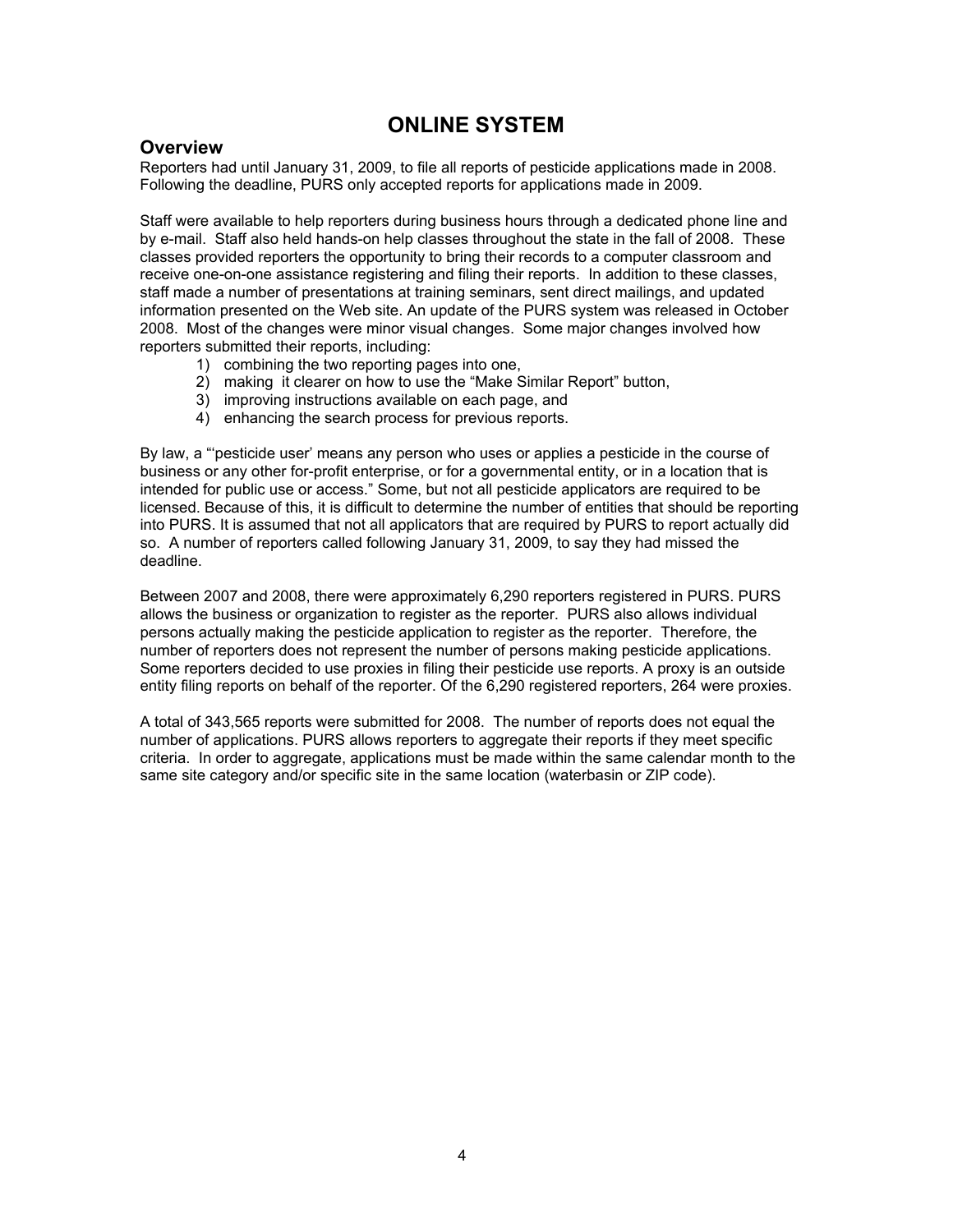#### **Continued Issues**

The second year of reporting continued to reveal a number of issues (discussed in detail below), including problems with:

- Product identification,<br>• Computer literacy and
- Computer literacy, and
- PURS requirements.

**Reporters had trouble correctly identifying the product used.** This issue is due, in part, to how pesticides are regulated. Products are assigned a unique identification (ID) number, by the United States Environmental Protection Agency (EPA), when they are registered for use. This ID number, called the EPA registration number, is unique to product formulation. For marketing purposes, manufacturers may sell a product under a variety of trade names but the formulation and EPA registration number remain the same. In addition, product names are sometimes used to generically refer to an active ingredient. PURS includes all products that have been registered by the EPA or by ODA. Reporters can use either the EPA registration number or trade name of the product to search for the specific product used.

Reporters who used the product name to search may not have selected the actual product used. Some reporters may have selected the first product returned in a search result list without crosschecking the EPA registration number. Therefore, they may have reported an old canceled product. Or, they may have reported a product containing different active ingredients and/or percentages of active ingredients than the product used.

Reporters also expressed frustration when searching by EPA registration number that there were multiple returns for what they considered to be the same product. Under Oregon law, different product names are different products even if the products have the same formulation and the same EPA registration number. Different names can be due to a variety of reasons, one of which is marketing and labeling targeted at homeowners vs. professional applicators.

EPA registration numbers are two or three part numbers separated by dashes and do not typically include letters (4-59; 9622-56-8705). The inclusion and placement of the dashes are important. The system allows reporters to manually enter the product used and that product's EPA registration number. When the manually entered product did not match any product, the report went under review. Such situations were additional irritations for reporters.

**Reporters had varying skill levels and access regarding online reporting.** While many people are familiar with computers, requiring online reporting was difficult for some reporters. Many reporters have never used, owned, or had access to a computer. Internet is still not available statewide. The available Internet in some areas consists of very slow dial-up access that can make reporting a difficult and time-consuming process. ODA attempted to build PURS with these reporters in mind. Graphics and other program items that slow the process down were kept to a minimum.

It was also clear that reporters had difficulty navigating drop-down menus. An example would be reporters accidentally choosing Upper Sacramento for water basin when they intended to choose Willamette. Because the water basins are in alphabetical order, it is an easy mistake to select the incorrect water basin when using a mouse to select from a dropdown list.

In addition to problems with Internet access and familiarity with computers in general, reporters had varying degrees of understanding of the terms used by PURS. In situations where a reporter applied the same product month after month, PURS allowed the reporter to basically make a copy of a report they had already submitted. Reporters submitted the first report and then clicked a button titled "Make Similar Report." After clicking "Make Similar Report," a new report was returned on the screen, pre-filled with all the data from the previous report except for the date. Reporters could then enter the new date, change quantity as needed, add additional products, and submit the new report. Staff saw a number of situations where reporters entered information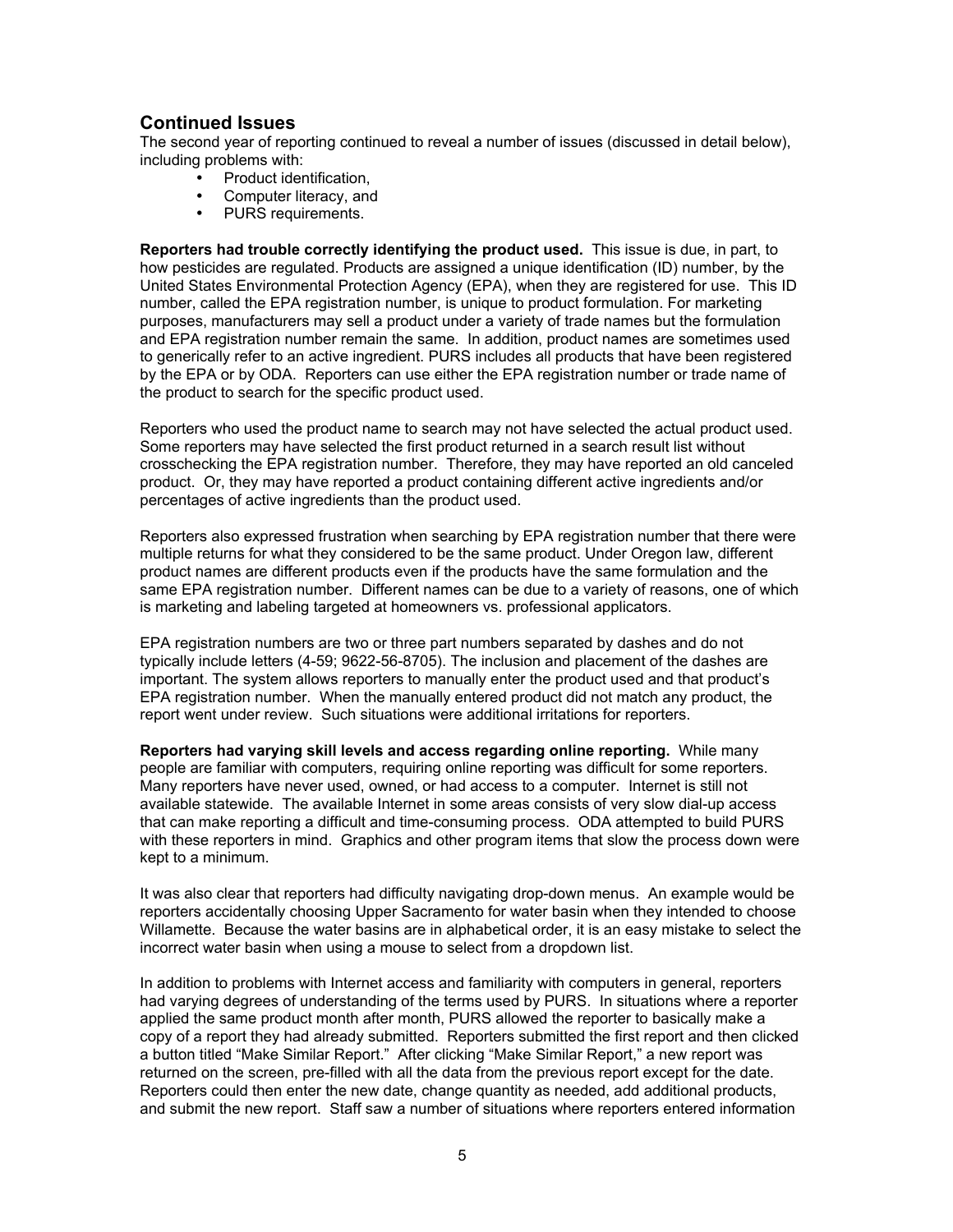for one product, submitted the report, and clicked "Make Similar Report." Reporters then reentered the same date and added a second product to the report. This process could be repeated multiple times. By doing this, reporters submitted the first product 20 times, the second product 19 times, etc. In situations where staff were aware of the problem and able to discuss it with the reporters, the reporters indicated they thought they were adding the products to the same report and did not understand that each one was a new report. A number of "Make Similar Report" issues were corrected but it is clear that a number of these were neither identified nor corrected. Only reports with special units (e.g. bait stations to be converted to ounces or grams) or manually entered products automatically came under staff review. ODA did not have the resources to review each report.

In order to prevent the above situation, an updated version of PURS was released in October 2008. While in the past, PURS pre-filled in the amount when users clicked "Make Similar Report" the updated version left the amount blank. A user could not save the new report unless they either filled in the amount or removed the product from the list. It is expected that this change, in addition to better instructions, greatly reduced the number of unintentional duplicate reports.

**Reporters experienced difficulty in communication between PURS and their computers.** It appeared that some Internet browsers were kicking reporters out of PURS or creating other issues when reporters were trying to navigate the system. This varied from annoying to extremely frustrating for reporters not familiar with computers.

**Reporters did not understand the reporting deadline was mandatory.** Reports for applications made in calendar year 2008 were due no later than midnight January 31, 2009. After midnight January 31, PURS only allowed reports to be submitted with use dates of 2009. It was obvious from the call load that many reporters waited until January to file their reports. ODA was clear from the beginning of PURS that January 31 is the reporting deadline. Some reporters indicated they had assumed that because the reporting deadline fell on a weekend day, that they would have until the following Monday to file their reports. It was announced on the PURS website that January 31, 2009, was the reporting deadline and that Staff would be available between 8:00 am and 5:00 pm on the deadline. Staff still received numerous phone calls following January 31 from reporters who were trying to file reports with dates in 2008 unable to submit their reports.

#### **Issues Specific to 2008**

2008 had a couple situations that were new.

**2008 saw an increase in the total number of reports along with a nearly 50% reduction in the total pounds of active ingredient reported.** It is likely the increased reports were from pest control companies who submit their reports via electronic data submission (EDS). Many pest control companies maintain their records in electronic software. While the software companies provided many of these pest control companies upgrades that allowed them to file their PURS reports using EDS, many of the software companies did not provide these upgrades until 2008. Because they were waiting for the upgrades, a lot of the pest control companies told staff they did not file reports for 2007. The products that pest control companies use typically contain very low percentages of active ingredients. Because of this, the increase in reports would not contribute much to the total pounds active ingredients.

It is likely that the upgrade in October 2008 greatly reduced the number of duplicate reports. While there is no way to quantify the number of duplicate reports submitted in 2007, staff agree that the number was likely a large percentage. With education and changes to the system to 2008, it is possible that the reduction to duplicate reports likely contributed to the reduction in total pounds active ingredients.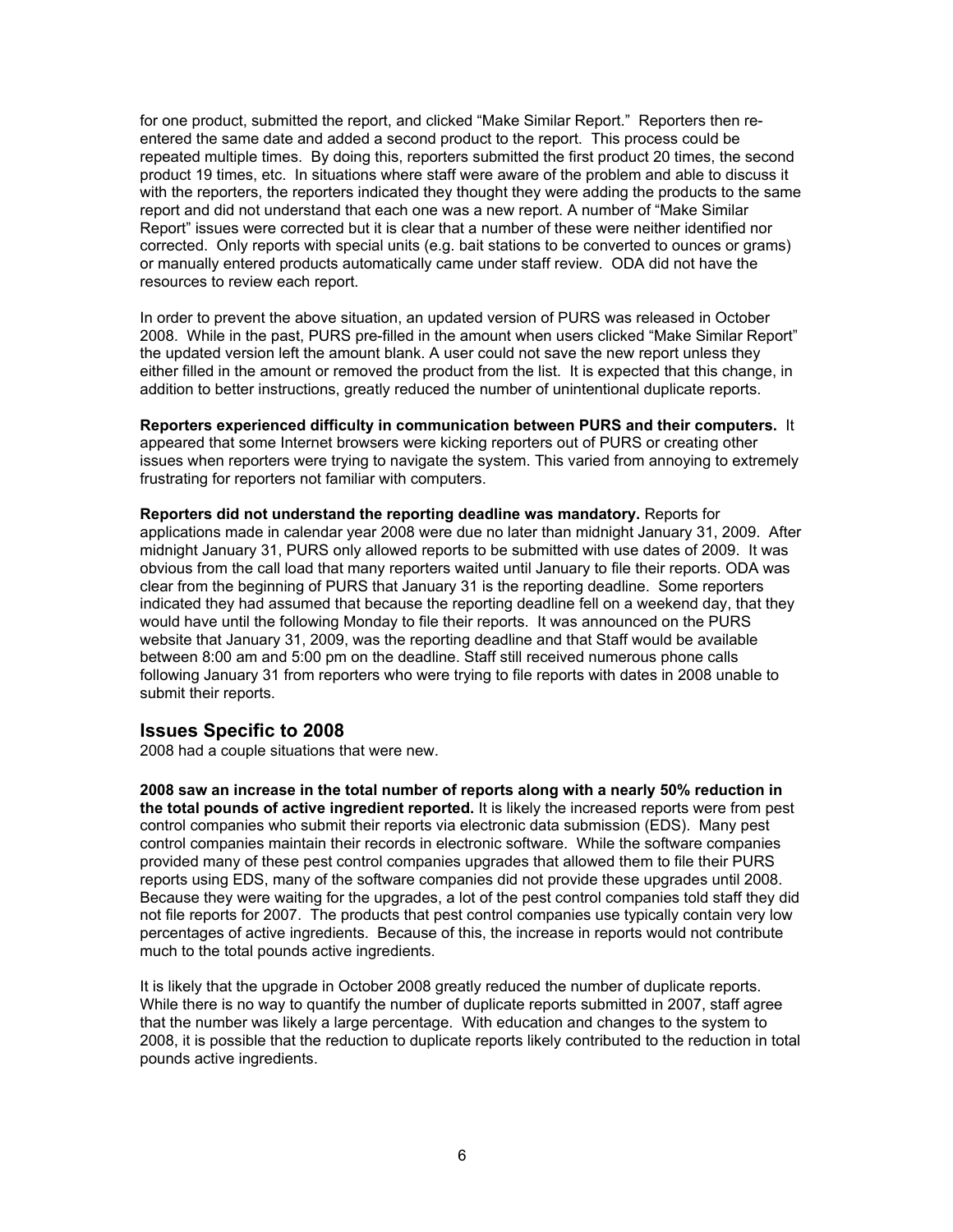**In 2007, copper naphthenate was number three in the top five active ingredients (in pounds).** After the 2007 report was released, one of the companies that use large amounts of copper naphthenate contacted the Department of Agriculture and explained that they had mistakenly reported the diluted amount of product used rather than amount of undiluted. This meant that the active ingredient was artificially elevated in the list. After the reporting deadline for 2008, the same company contacted the Department of Agriculture and explained that rather than over report the product, they had failed to report at all for 2008. This too contributed to the drop in total pounds active ingredients.

#### **Conclusions**

Five hundred and seventy-two (572) different active ingredients were reported used in 2008. Below are the top five pesticides by pounds of active ingredient. The top 100 pesticides used, in pounds of active ingredient, can be found in Appendix A. This report does not include an analysis of pesticide use trends since only two years worth of data have been collected.

Additional tables follow providing information by water basin. Information for Urban/General Indoor and Urban/General Outdoor were reported by ZIP code. In order to compare all information by water basin, Geographic Information Systems (GIS) was used to determine the predominant water basin for each ZIP code. On the next page, a map of Oregon water basins, as well as a list of site categories and specific sites, is presented.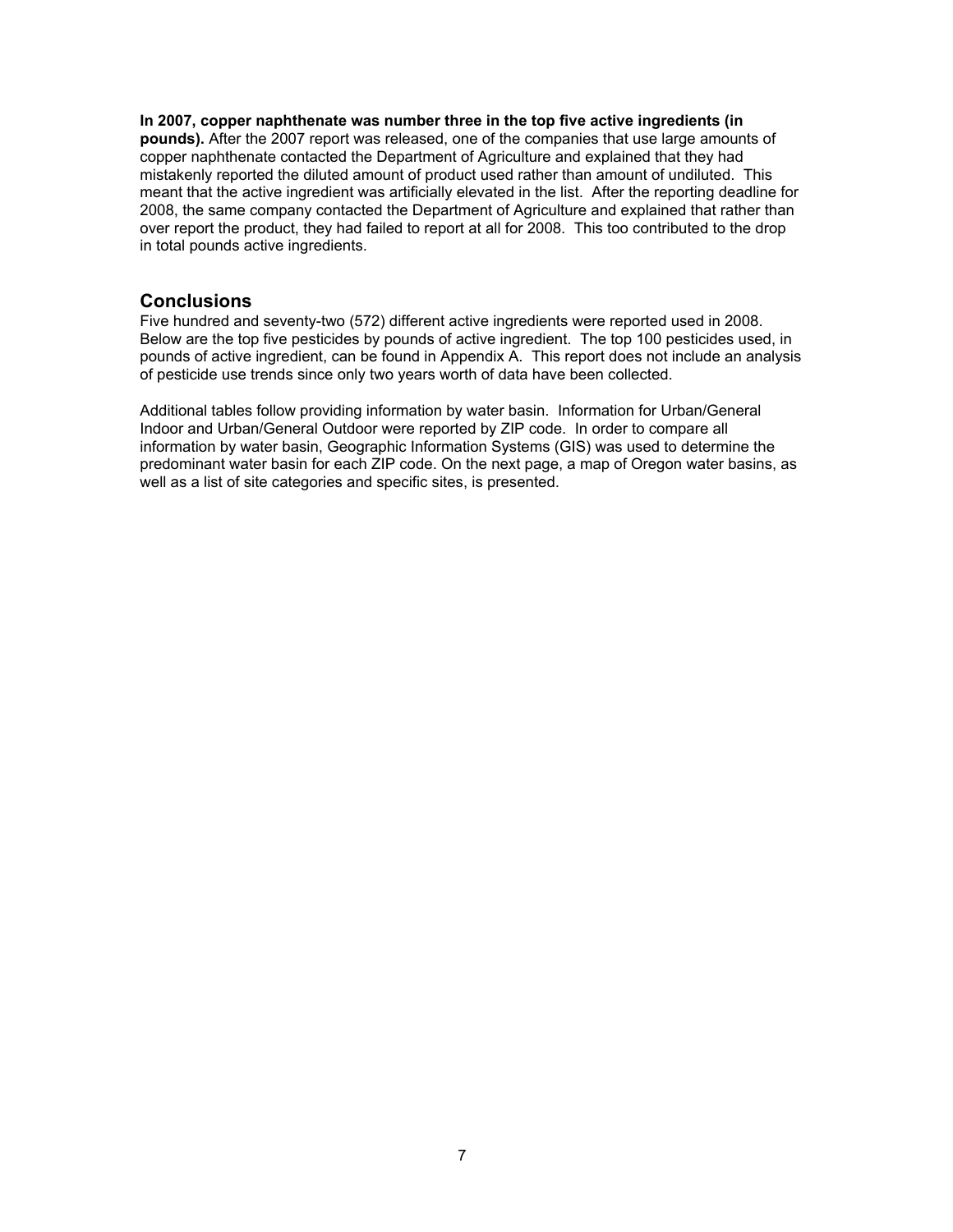

**Figure 1 – Oregon Water Basin Map**

#### **Site Categories and/or Specific Sites**

- Agriculture
	- o Field crops
	- o Fruits/nuts
	- o Livestock/poultry
	- o Nursery/Christmas tress
	- o Oil Crops
	- o Pasture/forage/hay
	- o Seed crops
	- o Vegetables
	- o Other
- Aquatic
- Forestry
- Public health/regulatory pests
- **Research**
- Right-of-way
- Urban/general indoor
	- $\circ$  Dwelling/residence<br> $\circ$  Site with public acce
	- Site with public access<br>○ Site with non-public acc
	- Site with non-public access
	- o Other
- Urban/general outdoor
	- $\circ$  Site associated with dwelling/residence
	- o Site with public access
	- o Site with non-public access
	- o Other
- Other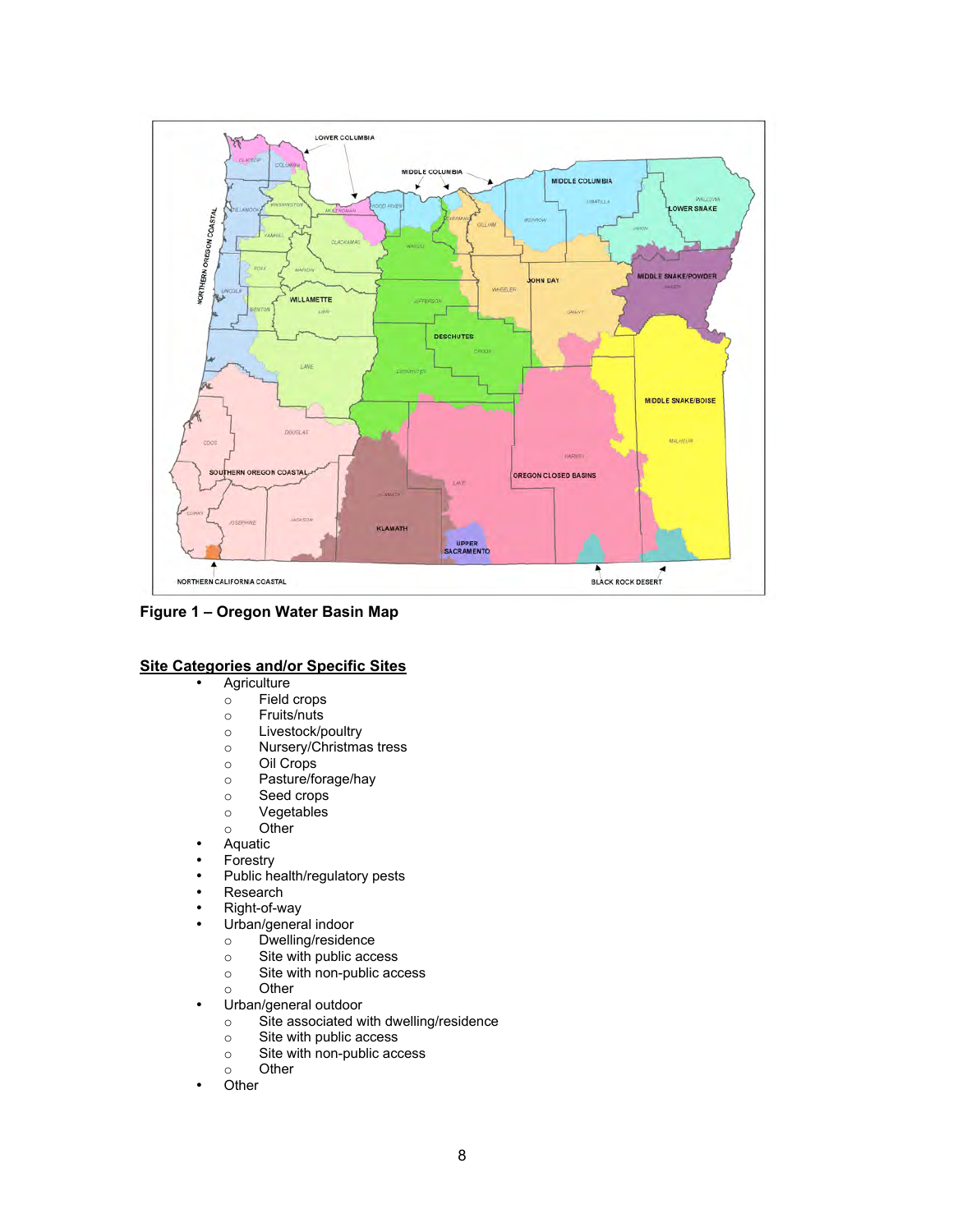| <b>ACTIVE INGREDIENT</b>            | <b>PESTICIDE TYPE</b> | <b>LBS. REPORTED</b> | <b>PERCENTAGE</b> |
|-------------------------------------|-----------------------|----------------------|-------------------|
| <b>Total</b>                        |                       | 19,696,784           |                   |
| Metam-sodium                        | Soil fumigant         | 3,980,871            | 20%               |
| Glyphosate                          | Herbicide             | 1,914,144            | 10%               |
| 1,3-dichloropropene                 | Soil fumigant         | 1,214,251            | 6%                |
| Aliphatic petroleum<br>hydrocarbons | Desiccant             | 1,097,237            | 6%                |
| Sulfuric acid                       | Insecticide           | 852,789              | 4%                |
| All others                          | Various               | 10,637,492           | 54%               |

**Table 1 – Top Five Active Ingredients (in pounds) for the Entire State**

#### **Table 2 – Pounds Reported by Water Basin**

| <b>WATER BASIN</b>          | <b>LBS. REPORTED</b> | <b>PERCENTAGE</b> |
|-----------------------------|----------------------|-------------------|
| Middle Columbia             | 7,482,839            | 38%               |
| Willamette                  | 4,515,486            | 23%               |
| Southern Oregon Coastal     | 3,098,503            | 16%               |
| Middle Snake-Boise          | 1,537,464            | 8%                |
| Klamath                     | 898,157              | 5%                |
| Lower Columbia              | 735,262              | 4%                |
| Middle Snake-Powder         | 445,819              | 2%                |
| <b>Deschutes</b>            | 333,055              | 2%                |
| John Day                    | 240,586              | 1%                |
| Lower Snake                 | 214,744              | 1%                |
| Northern Oregon Coastal     | 123,611              | $1\%$             |
| <b>Oregon Closed Basins</b> | 63,531               | $1\%$             |
| <b>Upper Sacramento</b>     | 5,203                | $1\%$             |
| <b>Black Rock Desert</b>    | 2,105                | $1\%$             |
| Northern California Coastal | 419                  | 1%                |

#### **Table 3 – Top Five Active Ingredients (in pounds) by Water Basin**

| <b>WATER BASIN</b>                 | <b>ACTIVE INGREDIENT</b>         | <b>PESTICIDE TYPE</b> | LBS.<br><b>REPORTED</b> | PERCENTAGE <sup>1</sup> |
|------------------------------------|----------------------------------|-----------------------|-------------------------|-------------------------|
| <b>Black Rock</b><br><b>Desert</b> |                                  |                       | 2,105                   |                         |
|                                    | Diuron                           | Herbicide             | 1,160                   | 55%                     |
|                                    | Glyphosate                       | Herbicide             | 468                     | 22%                     |
|                                    | Potassium<br>permanganate        | <b>Disinfectant</b>   | 107                     | 5%                      |
|                                    | Chlorpyrifos                     | Insecticide           | 73                      | 3%                      |
|                                    | Pyraclostrobin                   | Fungicide             |                         |                         |
|                                    | All others                       | Various               | 247                     | 12%                     |
| <b>Deschutes</b>                   |                                  |                       | 333,055                 |                         |
|                                    | Xylene range aromatic<br>solvent | Aquatic<br>herbicide  | 48,551                  | 15%                     |
|                                    | 2,4-D                            | Herbicide             | 41,457                  | 12%                     |
|                                    | Glyphosate                       | Herbicide             | 35,931                  | 11%                     |
|                                    | Boric acid                       | Insecticide           | 35,097                  | 11%                     |
|                                    | Diuron                           | Herbicide             | 20,092                  | 6%                      |
|                                    | All others                       | Various               | 151,927                 | 46%                     |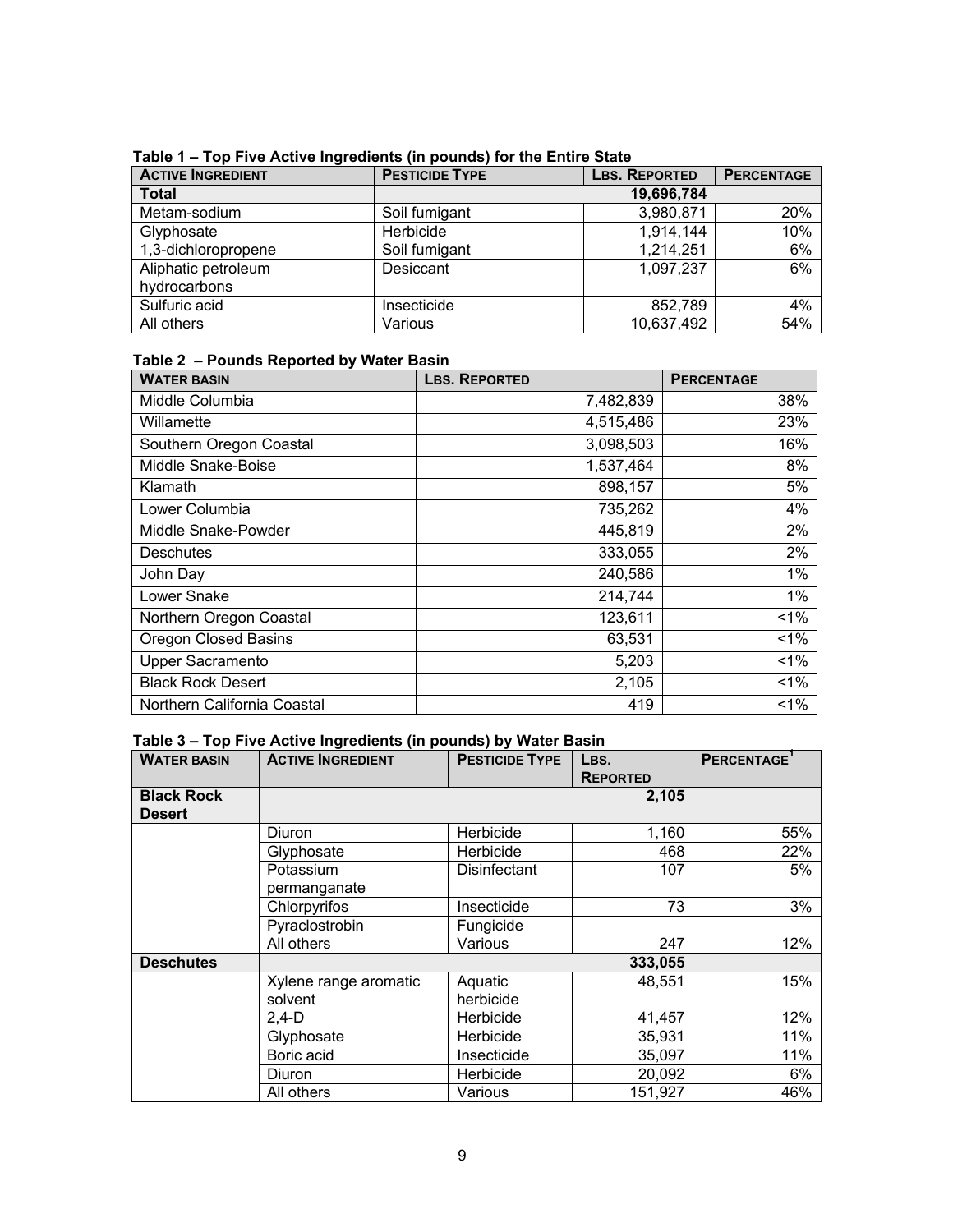| John Day                       |                                     |                           | 240,586   |       |
|--------------------------------|-------------------------------------|---------------------------|-----------|-------|
|                                | Glyphosate                          | <b>Herbicide</b>          | 105,040   | 44%   |
|                                | $2,4-D$                             | Herbicide                 | 67,572    | 28%   |
|                                | Boric acid                          | Insecticide               | 40,910    | 17%   |
|                                | Diuron                              | Herbicide                 | 7,747     | 3%    |
|                                | Aliphatic petroleum<br>hydrocarbons | Insecticide               | 2,672     | $1\%$ |
|                                | All others                          | Various                   | 16,645    | 7%    |
| <b>Klamath</b>                 |                                     |                           | 898,157   |       |
|                                | Methyl bromide                      | Fumigant/soil<br>fumigant | 265,977   | 30%   |
|                                | 1,3-dichloropropene                 | Soil fumigant             | 175,671   | 20%   |
|                                | Metam-sodium                        | Soil fumigant             | 173,533   | 19%   |
|                                | Chloropicrin                        | Fumigant/soil<br>fumigant | 172,505   | 19%   |
|                                | Tebuconazole                        | Fungicide                 | 15,136    | 2%    |
|                                | All others                          | Various                   | 95,336    | 11%   |
| Lower<br>Columbia              |                                     |                           | 735,262   |       |
|                                | Aliphatic petroleum<br>hydrocarbons | Insecticide               | 232,383   | 32%   |
|                                | Glyphosate                          | Herbicide                 | 93,950    | 13%   |
|                                | Boric acid                          | Insecticide               | 75,280    | 10%   |
|                                | Copper hydroxide                    | Fungicide                 | 50,994    | 7%    |
|                                | Metam-sodium                        | Soil fumigant             | 46,091    | 6%    |
|                                | All others                          | Various                   | 236,564   | 32%   |
| <b>Lower Snake</b>             |                                     |                           | 214,744   |       |
|                                | Glyphosate                          | Herbicide                 | 68,315    | 32%   |
|                                | $2,4-D$                             | Herbicide                 | 20,537    | 10%   |
|                                | Diuron                              | Herbicide                 | 14,567    | 7%    |
|                                | <b>MCPA</b>                         | Herbicide                 | 14,287    | 7%    |
|                                | Paraquat dichloride                 | Herbicide                 | 10,188    | 5%    |
|                                | All others                          | Various                   | 86,848    | 40%   |
| <b>Middle</b><br>Columbia      |                                     |                           | 7,482,839 |       |
|                                | Metam-sodium                        | Soil fumigant             | 3,129,778 | 42%   |
|                                | Glyphosate                          | Herbicide                 | 760,251   | 10%   |
|                                | 1,3-dichloropropene                 | Soil fumigant             | 633,870   | 8%    |
|                                | Sulfuric acid                       | Desiccant                 | 609,106   | 8%    |
|                                | Aliphatic petroleum<br>hydrocarbons | Insecticide               | 466,556   | 6%    |
|                                | All others                          | Various                   | 1,883,278 | 25%   |
| <b>Middle Snake-</b><br>Powder |                                     |                           | 445,819   |       |
|                                | Sulfuric acid                       | Desiccant                 | 243,655   | 55%   |
|                                | Metam-sodium                        | Soil fumigant             | 43,826    | 10%   |
|                                | 1,3-dichloropropene                 | Soil fumigant             | 42,019    | 9%    |
|                                | Xylene range aromatic<br>solvent    | Aquatic<br>herbicide      | 23,339    | 5%    |
|                                | Chloropicrin                        | Fumigant/soil<br>fumigant | 11,957    | 3%    |
|                                | All others                          | Various                   | 81,023    | 18%   |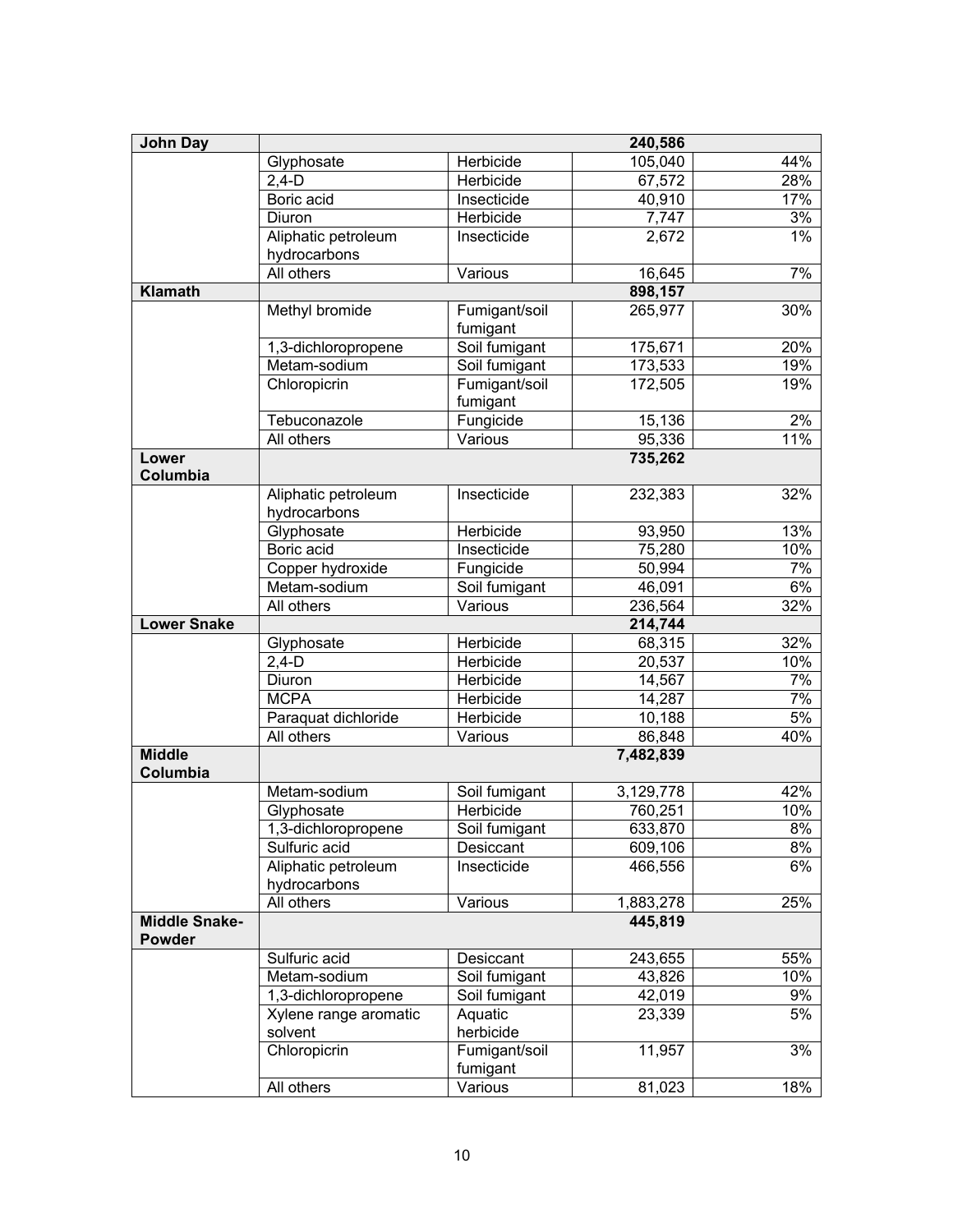| <b>Middle Snake-</b><br><b>Boise</b>            |                                     |               | 1,537,464 |     |
|-------------------------------------------------|-------------------------------------|---------------|-----------|-----|
|                                                 | Metam-sodium                        | Soil fumigant | 459,860   | 30% |
|                                                 | Potassium N-                        | Soil fumigant | 364,991   | 24% |
|                                                 | methyldithiocarbamate               |               |           |     |
|                                                 | 1,3-dichloropropene                 | Soil fumigant | 318,917   | 21% |
|                                                 | Xylene range aromatic               | Aquatic       | 77,093    | 5%  |
|                                                 | solvent                             | herbicide     |           |     |
|                                                 | Glyphosate                          | Herbicide     | 46,793    | 3%  |
|                                                 | All others                          | Various       | 269,811   | 18% |
| <b>Northern</b><br>California<br><b>Coastal</b> |                                     |               | 419       |     |
|                                                 | $2,4-D$                             | Herbicide     | 189       | 45% |
|                                                 | Triclopyr                           | Herbicide     | 170       | 41% |
|                                                 | Glyphosate                          | Herbicide     | 30        | 7%  |
|                                                 | Difenoconazole                      | Fungicide     | 13        | 3%  |
|                                                 | Thiamethoxam                        | Insecticide   | 10        | 2%  |
|                                                 | All others                          | Various       |           | 2%  |
| <b>Northern</b><br>Oregon<br><b>Coastal</b>     |                                     |               | 123,611   |     |
|                                                 | Glyphosate                          | Herbicide     | 31,032    | 25% |
|                                                 | Atrazine                            | Herbicide     | 16,426    | 13% |
|                                                 | $2,4-D$                             | Herbicide     | 12,191    | 10% |
|                                                 | Sulfur                              | Fungicide     | 11,985    | 10% |
|                                                 | Hexazinone                          | Herbicide     | 11,118    | 9%  |
|                                                 | All others                          | Various       | 40,859    | 33% |
| Oregon<br><b>Closed Basins</b>                  |                                     |               | 63,531    |     |
|                                                 | Glyphosate                          | Herbicide     | 16,987    | 27% |
|                                                 | $2,4-D$                             | Herbicide     | 15,453    | 24% |
|                                                 | Diuron                              | Herbicide     | 6,846     | 11% |
|                                                 | Atrazine                            | Herbicide     | 5,877     | 9%  |
|                                                 | Hexazinone                          | Herbicide     | 5,009     | 8%  |
|                                                 | All others                          | Various       | 13,360    | 21% |
| <b>Southern</b><br>Oregon<br><b>Coastal</b>     |                                     |               | 3,098,503 |     |
|                                                 | Boric acid                          | Insecticide   | 672,503   | 22% |
|                                                 | Copper ethanolamine<br>complex      | Algaecide     | 600,546   | 19% |
|                                                 | Copper ammonium                     | Wood          | 427,195   | 14% |
|                                                 | carbonate                           | preservative  |           |     |
|                                                 | Aliphatic petroleum<br>hydrocarbons | Insecticide   | 308,906   | 10% |
|                                                 | Kaolin                              | Various       | 232,540   | 8%  |
|                                                 | All others                          | Various       | 856,812   | 28% |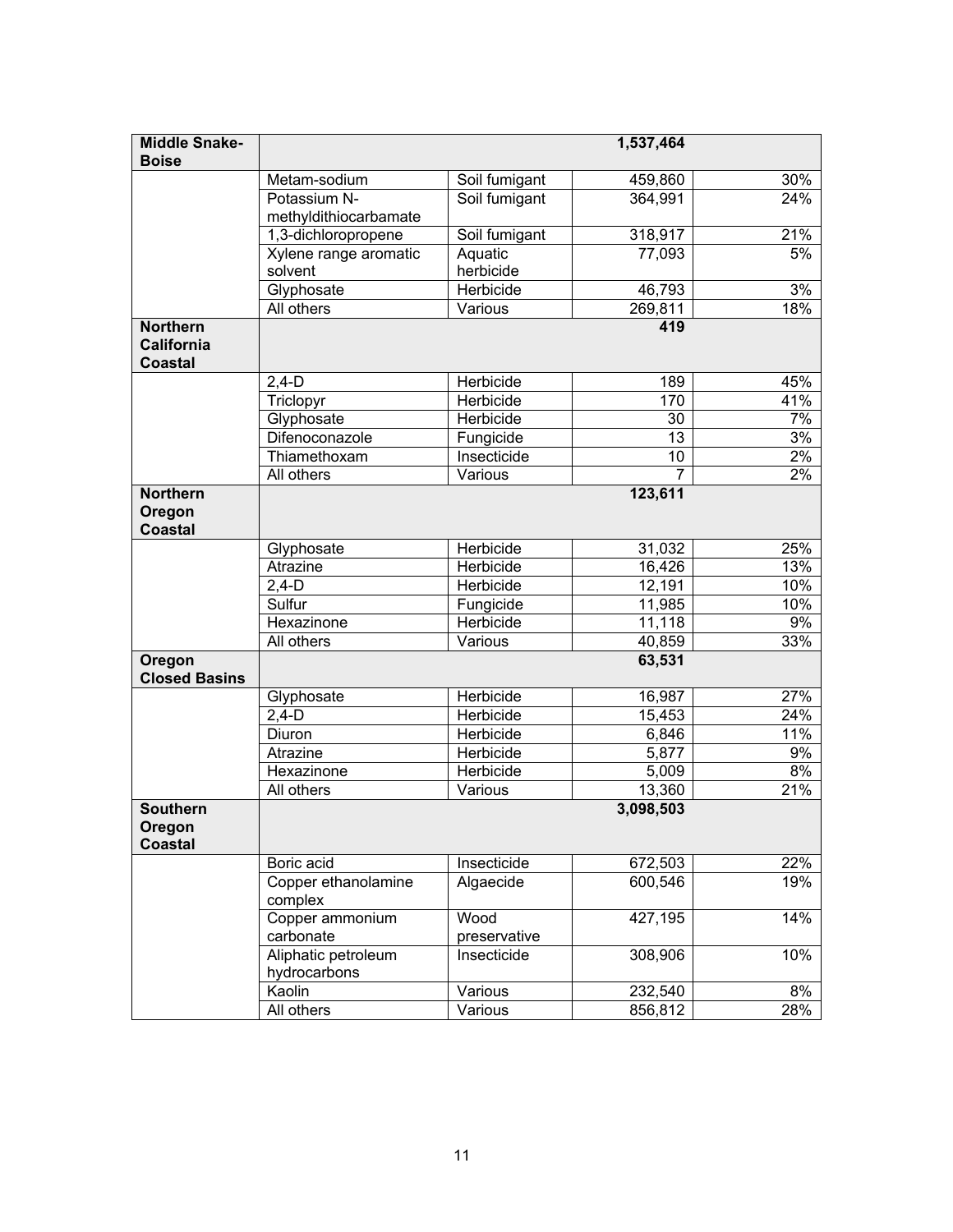| <b>Upper</b><br><b>Sacramento</b> |                |               | 5,203     |     |
|-----------------------------------|----------------|---------------|-----------|-----|
|                                   | Diuron         | Herbicide     | 1,684     | 32% |
|                                   | $2,4-D$        | Herbicide     | 1,326     | 25% |
|                                   | Glyphosate     | Herbicide     | 681       | 13% |
|                                   | Hexazinone     | Herbicide     | 215       | 4%  |
|                                   | Dicamba        | Herbicide     | 200       | 4%  |
|                                   | All others     | Various       | 1,098     | 21% |
| <b>Willamette</b>                 |                |               | 4,515,486 |     |
|                                   | Glyphosate     | Herbicide     | 635,750   | 14% |
|                                   | $2.4-D$        | Herbicide     | 257,805   | 6%  |
|                                   | Diuron         | Herbicide     | 251,660   | 5%  |
|                                   | Pendimethalin  | Herbicide     | 163,495   | 4%  |
|                                   | Methyl bromide | Fumigant/soil | 154,339   | 3%  |
|                                   |                | fumigant      |           |     |
|                                   | All others     | Various       | 3,052,438 | 68% |

Breaking out the pounds of active ingredients reported by site category, agriculture accounted for the largest percentage. Because of licensing requirements for pesticide use on agricultural and forest crops, and outreach to agricultural and forestry pesticide applicators, the assumption could be made that PURS compliance was greatest among these reporters. There is no mechanism within PURS to determine compliance with PURS requirements. Figure 2, below, shows all site categories by percentage pounds of active ingredients reported.



**Figure 2 – Percentage of Pounds of Active Ingredients by Site Category**

Below are additional tables that show the top five active ingredients by pounds reported for each of the site categories and/or specific sites (Agriculture, Urban/General Indoor, and Urban/General Outdoor all have specific sites).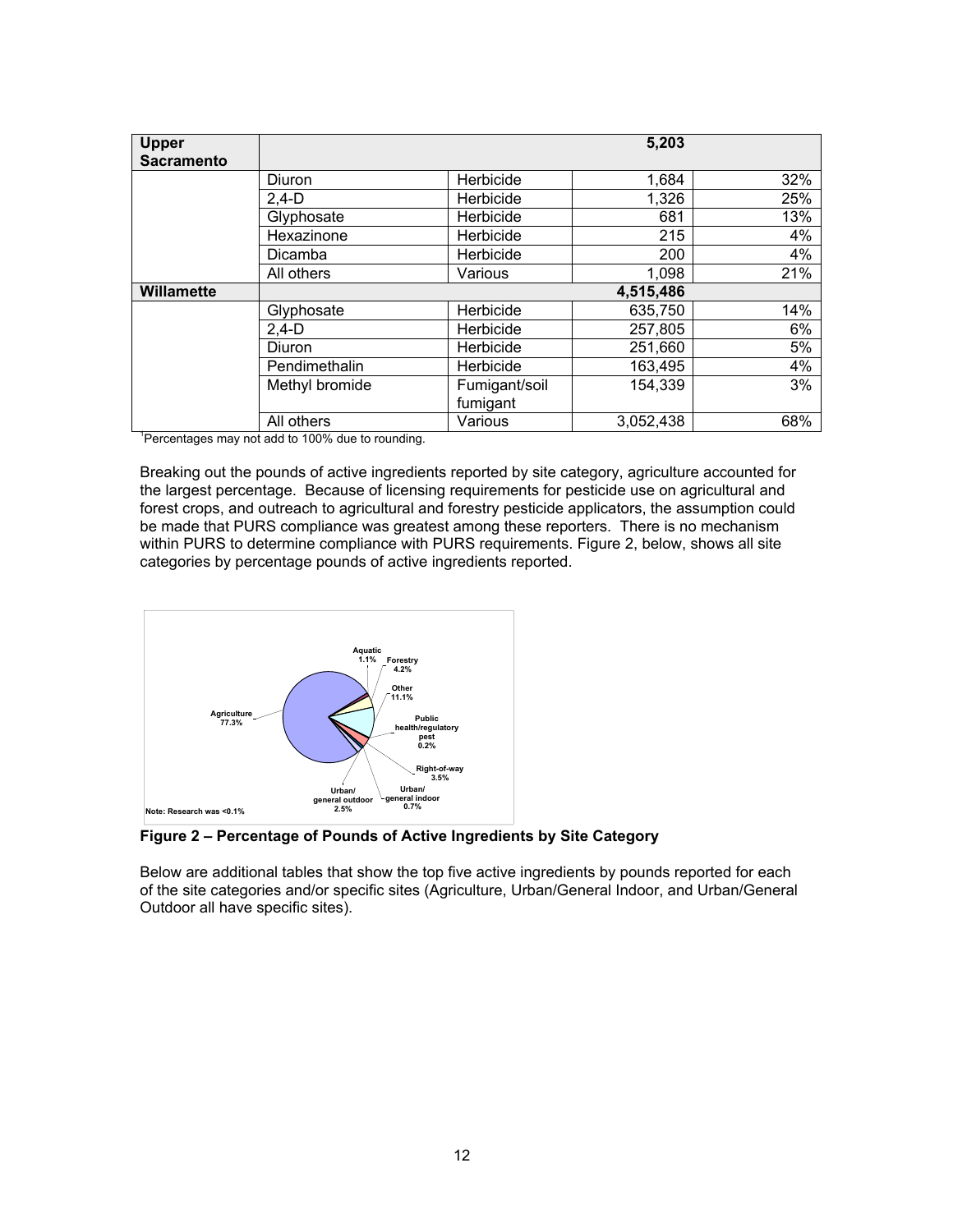| <b>Agriculture</b><br>15,221,190<br>26%<br>Metam-sodium<br>3,957,670<br>Soil fumigant<br>Herbicide<br>10%<br>1,563,656<br>Glyphosate<br>1,3-dichloropropene<br>8%<br>Soil fumigant<br>$\overline{1,}214,251$<br>7%<br>Aliphatic petroleum<br>Insecticide<br>1,081,302<br>hydrocarbons<br>Sulfuric acid<br>6%<br>Desiccant<br>852,787<br>43%<br>6,555,524<br>All others<br>Various<br><b>Aquatic</b><br>206,961<br>69%<br>Xylene range aromatic<br>Aquatic<br>142,646<br>herbicide<br>solvent<br>22%<br>46,475<br>Acrolein<br>Herbicide<br>10,200<br>5%<br>Sodium percarbonate<br>Algaecide<br>5,624<br>3%<br>Copper sulfate<br>Algaecide/<br>herbicide<br>pentahydrate<br>1%<br>Glyphosate<br>Herbicide<br>508<br>1,509<br>$1\%$<br>All others<br>Various<br>820,541<br><b>Forestry</b><br>226,225<br>28%<br>Glyphosate<br>Herbicide<br>22%<br>181,539<br>Atrazine<br>Herbicide<br>18%<br>150,895<br>$2,4-D$<br>Herbicide<br>77,754<br>9%<br>Hexazinone<br>Herbicide<br>8%<br>Herbicide<br>65,868<br>Triclopyr<br>All others<br>14%<br>118,260<br>Various<br><b>Public Health/</b><br>32,383<br><b>Regulatory</b><br><b>Pest</b><br>18%<br>Insecticide<br>Aliphatic petroleum<br>5,677<br>hydrocarbons<br>Malathion<br>Insecticide<br>16%<br>5,294<br>Herbicide<br>15%<br>$2,4-D$<br>4,702<br><b>BT</b> israelensis<br>Insecticide<br>13%<br>4,134<br>Naled<br>Insecticide<br>10%<br>3,135<br>29%<br>Various<br>9,441<br>All others<br><b>Research</b><br>923<br>26%<br>238<br>Herbicide<br>Glyphosate<br>12%<br>Calcium polysulfide<br>108<br>Fungicide<br>Herbicide<br>8%<br>77<br>$2,4-D$<br>Oryzalin<br>Herbicide<br>73<br>8%<br>Dimethoate<br>Insecticide<br>48<br>5%<br>379<br>41%<br>All others<br>Various | <b>SITE</b>  | <b>ACTIVE INGREDIENT</b> | <b>PESTICIDE</b> | LBS.            | PERCENTAGE <sup>1</sup> |
|-------------------------------------------------------------------------------------------------------------------------------------------------------------------------------------------------------------------------------------------------------------------------------------------------------------------------------------------------------------------------------------------------------------------------------------------------------------------------------------------------------------------------------------------------------------------------------------------------------------------------------------------------------------------------------------------------------------------------------------------------------------------------------------------------------------------------------------------------------------------------------------------------------------------------------------------------------------------------------------------------------------------------------------------------------------------------------------------------------------------------------------------------------------------------------------------------------------------------------------------------------------------------------------------------------------------------------------------------------------------------------------------------------------------------------------------------------------------------------------------------------------------------------------------------------------------------------------------------------------------------------------------------------------------------------------------------------------------|--------------|--------------------------|------------------|-----------------|-------------------------|
|                                                                                                                                                                                                                                                                                                                                                                                                                                                                                                                                                                                                                                                                                                                                                                                                                                                                                                                                                                                                                                                                                                                                                                                                                                                                                                                                                                                                                                                                                                                                                                                                                                                                                                                   |              |                          | <b>TYPE</b>      | <b>REPORTED</b> |                         |
|                                                                                                                                                                                                                                                                                                                                                                                                                                                                                                                                                                                                                                                                                                                                                                                                                                                                                                                                                                                                                                                                                                                                                                                                                                                                                                                                                                                                                                                                                                                                                                                                                                                                                                                   |              |                          |                  |                 |                         |
|                                                                                                                                                                                                                                                                                                                                                                                                                                                                                                                                                                                                                                                                                                                                                                                                                                                                                                                                                                                                                                                                                                                                                                                                                                                                                                                                                                                                                                                                                                                                                                                                                                                                                                                   |              |                          |                  |                 |                         |
|                                                                                                                                                                                                                                                                                                                                                                                                                                                                                                                                                                                                                                                                                                                                                                                                                                                                                                                                                                                                                                                                                                                                                                                                                                                                                                                                                                                                                                                                                                                                                                                                                                                                                                                   |              |                          |                  |                 |                         |
|                                                                                                                                                                                                                                                                                                                                                                                                                                                                                                                                                                                                                                                                                                                                                                                                                                                                                                                                                                                                                                                                                                                                                                                                                                                                                                                                                                                                                                                                                                                                                                                                                                                                                                                   |              |                          |                  |                 |                         |
|                                                                                                                                                                                                                                                                                                                                                                                                                                                                                                                                                                                                                                                                                                                                                                                                                                                                                                                                                                                                                                                                                                                                                                                                                                                                                                                                                                                                                                                                                                                                                                                                                                                                                                                   |              |                          |                  |                 |                         |
|                                                                                                                                                                                                                                                                                                                                                                                                                                                                                                                                                                                                                                                                                                                                                                                                                                                                                                                                                                                                                                                                                                                                                                                                                                                                                                                                                                                                                                                                                                                                                                                                                                                                                                                   |              |                          |                  |                 |                         |
|                                                                                                                                                                                                                                                                                                                                                                                                                                                                                                                                                                                                                                                                                                                                                                                                                                                                                                                                                                                                                                                                                                                                                                                                                                                                                                                                                                                                                                                                                                                                                                                                                                                                                                                   |              |                          |                  |                 |                         |
|                                                                                                                                                                                                                                                                                                                                                                                                                                                                                                                                                                                                                                                                                                                                                                                                                                                                                                                                                                                                                                                                                                                                                                                                                                                                                                                                                                                                                                                                                                                                                                                                                                                                                                                   |              |                          |                  |                 |                         |
|                                                                                                                                                                                                                                                                                                                                                                                                                                                                                                                                                                                                                                                                                                                                                                                                                                                                                                                                                                                                                                                                                                                                                                                                                                                                                                                                                                                                                                                                                                                                                                                                                                                                                                                   |              |                          |                  |                 |                         |
|                                                                                                                                                                                                                                                                                                                                                                                                                                                                                                                                                                                                                                                                                                                                                                                                                                                                                                                                                                                                                                                                                                                                                                                                                                                                                                                                                                                                                                                                                                                                                                                                                                                                                                                   |              |                          |                  |                 |                         |
|                                                                                                                                                                                                                                                                                                                                                                                                                                                                                                                                                                                                                                                                                                                                                                                                                                                                                                                                                                                                                                                                                                                                                                                                                                                                                                                                                                                                                                                                                                                                                                                                                                                                                                                   |              |                          |                  |                 |                         |
|                                                                                                                                                                                                                                                                                                                                                                                                                                                                                                                                                                                                                                                                                                                                                                                                                                                                                                                                                                                                                                                                                                                                                                                                                                                                                                                                                                                                                                                                                                                                                                                                                                                                                                                   |              |                          |                  |                 |                         |
|                                                                                                                                                                                                                                                                                                                                                                                                                                                                                                                                                                                                                                                                                                                                                                                                                                                                                                                                                                                                                                                                                                                                                                                                                                                                                                                                                                                                                                                                                                                                                                                                                                                                                                                   |              |                          |                  |                 |                         |
|                                                                                                                                                                                                                                                                                                                                                                                                                                                                                                                                                                                                                                                                                                                                                                                                                                                                                                                                                                                                                                                                                                                                                                                                                                                                                                                                                                                                                                                                                                                                                                                                                                                                                                                   |              |                          |                  |                 |                         |
|                                                                                                                                                                                                                                                                                                                                                                                                                                                                                                                                                                                                                                                                                                                                                                                                                                                                                                                                                                                                                                                                                                                                                                                                                                                                                                                                                                                                                                                                                                                                                                                                                                                                                                                   |              |                          |                  |                 |                         |
|                                                                                                                                                                                                                                                                                                                                                                                                                                                                                                                                                                                                                                                                                                                                                                                                                                                                                                                                                                                                                                                                                                                                                                                                                                                                                                                                                                                                                                                                                                                                                                                                                                                                                                                   |              |                          |                  |                 |                         |
|                                                                                                                                                                                                                                                                                                                                                                                                                                                                                                                                                                                                                                                                                                                                                                                                                                                                                                                                                                                                                                                                                                                                                                                                                                                                                                                                                                                                                                                                                                                                                                                                                                                                                                                   |              |                          |                  |                 |                         |
|                                                                                                                                                                                                                                                                                                                                                                                                                                                                                                                                                                                                                                                                                                                                                                                                                                                                                                                                                                                                                                                                                                                                                                                                                                                                                                                                                                                                                                                                                                                                                                                                                                                                                                                   |              |                          |                  |                 |                         |
|                                                                                                                                                                                                                                                                                                                                                                                                                                                                                                                                                                                                                                                                                                                                                                                                                                                                                                                                                                                                                                                                                                                                                                                                                                                                                                                                                                                                                                                                                                                                                                                                                                                                                                                   |              |                          |                  |                 |                         |
|                                                                                                                                                                                                                                                                                                                                                                                                                                                                                                                                                                                                                                                                                                                                                                                                                                                                                                                                                                                                                                                                                                                                                                                                                                                                                                                                                                                                                                                                                                                                                                                                                                                                                                                   |              |                          |                  |                 |                         |
|                                                                                                                                                                                                                                                                                                                                                                                                                                                                                                                                                                                                                                                                                                                                                                                                                                                                                                                                                                                                                                                                                                                                                                                                                                                                                                                                                                                                                                                                                                                                                                                                                                                                                                                   |              |                          |                  |                 |                         |
|                                                                                                                                                                                                                                                                                                                                                                                                                                                                                                                                                                                                                                                                                                                                                                                                                                                                                                                                                                                                                                                                                                                                                                                                                                                                                                                                                                                                                                                                                                                                                                                                                                                                                                                   |              |                          |                  |                 |                         |
|                                                                                                                                                                                                                                                                                                                                                                                                                                                                                                                                                                                                                                                                                                                                                                                                                                                                                                                                                                                                                                                                                                                                                                                                                                                                                                                                                                                                                                                                                                                                                                                                                                                                                                                   |              |                          |                  |                 |                         |
|                                                                                                                                                                                                                                                                                                                                                                                                                                                                                                                                                                                                                                                                                                                                                                                                                                                                                                                                                                                                                                                                                                                                                                                                                                                                                                                                                                                                                                                                                                                                                                                                                                                                                                                   |              |                          |                  |                 |                         |
|                                                                                                                                                                                                                                                                                                                                                                                                                                                                                                                                                                                                                                                                                                                                                                                                                                                                                                                                                                                                                                                                                                                                                                                                                                                                                                                                                                                                                                                                                                                                                                                                                                                                                                                   |              |                          |                  |                 |                         |
|                                                                                                                                                                                                                                                                                                                                                                                                                                                                                                                                                                                                                                                                                                                                                                                                                                                                                                                                                                                                                                                                                                                                                                                                                                                                                                                                                                                                                                                                                                                                                                                                                                                                                                                   |              |                          |                  |                 |                         |
|                                                                                                                                                                                                                                                                                                                                                                                                                                                                                                                                                                                                                                                                                                                                                                                                                                                                                                                                                                                                                                                                                                                                                                                                                                                                                                                                                                                                                                                                                                                                                                                                                                                                                                                   |              |                          |                  |                 |                         |
|                                                                                                                                                                                                                                                                                                                                                                                                                                                                                                                                                                                                                                                                                                                                                                                                                                                                                                                                                                                                                                                                                                                                                                                                                                                                                                                                                                                                                                                                                                                                                                                                                                                                                                                   |              |                          |                  |                 |                         |
|                                                                                                                                                                                                                                                                                                                                                                                                                                                                                                                                                                                                                                                                                                                                                                                                                                                                                                                                                                                                                                                                                                                                                                                                                                                                                                                                                                                                                                                                                                                                                                                                                                                                                                                   |              |                          |                  |                 |                         |
|                                                                                                                                                                                                                                                                                                                                                                                                                                                                                                                                                                                                                                                                                                                                                                                                                                                                                                                                                                                                                                                                                                                                                                                                                                                                                                                                                                                                                                                                                                                                                                                                                                                                                                                   |              |                          |                  |                 |                         |
|                                                                                                                                                                                                                                                                                                                                                                                                                                                                                                                                                                                                                                                                                                                                                                                                                                                                                                                                                                                                                                                                                                                                                                                                                                                                                                                                                                                                                                                                                                                                                                                                                                                                                                                   |              |                          |                  |                 |                         |
|                                                                                                                                                                                                                                                                                                                                                                                                                                                                                                                                                                                                                                                                                                                                                                                                                                                                                                                                                                                                                                                                                                                                                                                                                                                                                                                                                                                                                                                                                                                                                                                                                                                                                                                   |              |                          |                  |                 |                         |
|                                                                                                                                                                                                                                                                                                                                                                                                                                                                                                                                                                                                                                                                                                                                                                                                                                                                                                                                                                                                                                                                                                                                                                                                                                                                                                                                                                                                                                                                                                                                                                                                                                                                                                                   |              |                          |                  |                 |                         |
|                                                                                                                                                                                                                                                                                                                                                                                                                                                                                                                                                                                                                                                                                                                                                                                                                                                                                                                                                                                                                                                                                                                                                                                                                                                                                                                                                                                                                                                                                                                                                                                                                                                                                                                   |              |                          |                  |                 |                         |
|                                                                                                                                                                                                                                                                                                                                                                                                                                                                                                                                                                                                                                                                                                                                                                                                                                                                                                                                                                                                                                                                                                                                                                                                                                                                                                                                                                                                                                                                                                                                                                                                                                                                                                                   |              |                          |                  |                 |                         |
|                                                                                                                                                                                                                                                                                                                                                                                                                                                                                                                                                                                                                                                                                                                                                                                                                                                                                                                                                                                                                                                                                                                                                                                                                                                                                                                                                                                                                                                                                                                                                                                                                                                                                                                   |              |                          |                  |                 |                         |
|                                                                                                                                                                                                                                                                                                                                                                                                                                                                                                                                                                                                                                                                                                                                                                                                                                                                                                                                                                                                                                                                                                                                                                                                                                                                                                                                                                                                                                                                                                                                                                                                                                                                                                                   |              |                          |                  |                 |                         |
|                                                                                                                                                                                                                                                                                                                                                                                                                                                                                                                                                                                                                                                                                                                                                                                                                                                                                                                                                                                                                                                                                                                                                                                                                                                                                                                                                                                                                                                                                                                                                                                                                                                                                                                   |              |                          |                  |                 |                         |
|                                                                                                                                                                                                                                                                                                                                                                                                                                                                                                                                                                                                                                                                                                                                                                                                                                                                                                                                                                                                                                                                                                                                                                                                                                                                                                                                                                                                                                                                                                                                                                                                                                                                                                                   | Right-of-way |                          |                  | 683,408         |                         |
| Boric acid<br>155,181<br>23%<br>Insecticide                                                                                                                                                                                                                                                                                                                                                                                                                                                                                                                                                                                                                                                                                                                                                                                                                                                                                                                                                                                                                                                                                                                                                                                                                                                                                                                                                                                                                                                                                                                                                                                                                                                                       |              |                          |                  |                 |                         |
| 16%<br>Herbicide<br>110,170<br>Diuron                                                                                                                                                                                                                                                                                                                                                                                                                                                                                                                                                                                                                                                                                                                                                                                                                                                                                                                                                                                                                                                                                                                                                                                                                                                                                                                                                                                                                                                                                                                                                                                                                                                                             |              |                          |                  |                 |                         |
| Sodium bifluoride<br>15%<br>Wood<br>100,395                                                                                                                                                                                                                                                                                                                                                                                                                                                                                                                                                                                                                                                                                                                                                                                                                                                                                                                                                                                                                                                                                                                                                                                                                                                                                                                                                                                                                                                                                                                                                                                                                                                                       |              |                          |                  |                 |                         |
| preservative                                                                                                                                                                                                                                                                                                                                                                                                                                                                                                                                                                                                                                                                                                                                                                                                                                                                                                                                                                                                                                                                                                                                                                                                                                                                                                                                                                                                                                                                                                                                                                                                                                                                                                      |              |                          |                  |                 |                         |
| 11%<br>Glyphosate<br>Herbicide<br>71,969                                                                                                                                                                                                                                                                                                                                                                                                                                                                                                                                                                                                                                                                                                                                                                                                                                                                                                                                                                                                                                                                                                                                                                                                                                                                                                                                                                                                                                                                                                                                                                                                                                                                          |              |                          |                  |                 |                         |
| 9%<br>$2,4-D$<br>Herbicide<br>58,805                                                                                                                                                                                                                                                                                                                                                                                                                                                                                                                                                                                                                                                                                                                                                                                                                                                                                                                                                                                                                                                                                                                                                                                                                                                                                                                                                                                                                                                                                                                                                                                                                                                                              |              |                          |                  |                 |                         |
| All others<br>Various<br>27%<br>186,888                                                                                                                                                                                                                                                                                                                                                                                                                                                                                                                                                                                                                                                                                                                                                                                                                                                                                                                                                                                                                                                                                                                                                                                                                                                                                                                                                                                                                                                                                                                                                                                                                                                                           |              |                          |                  |                 |                         |

**Table 4 - Top Five Active Ingredients (in pounds) by Site Category**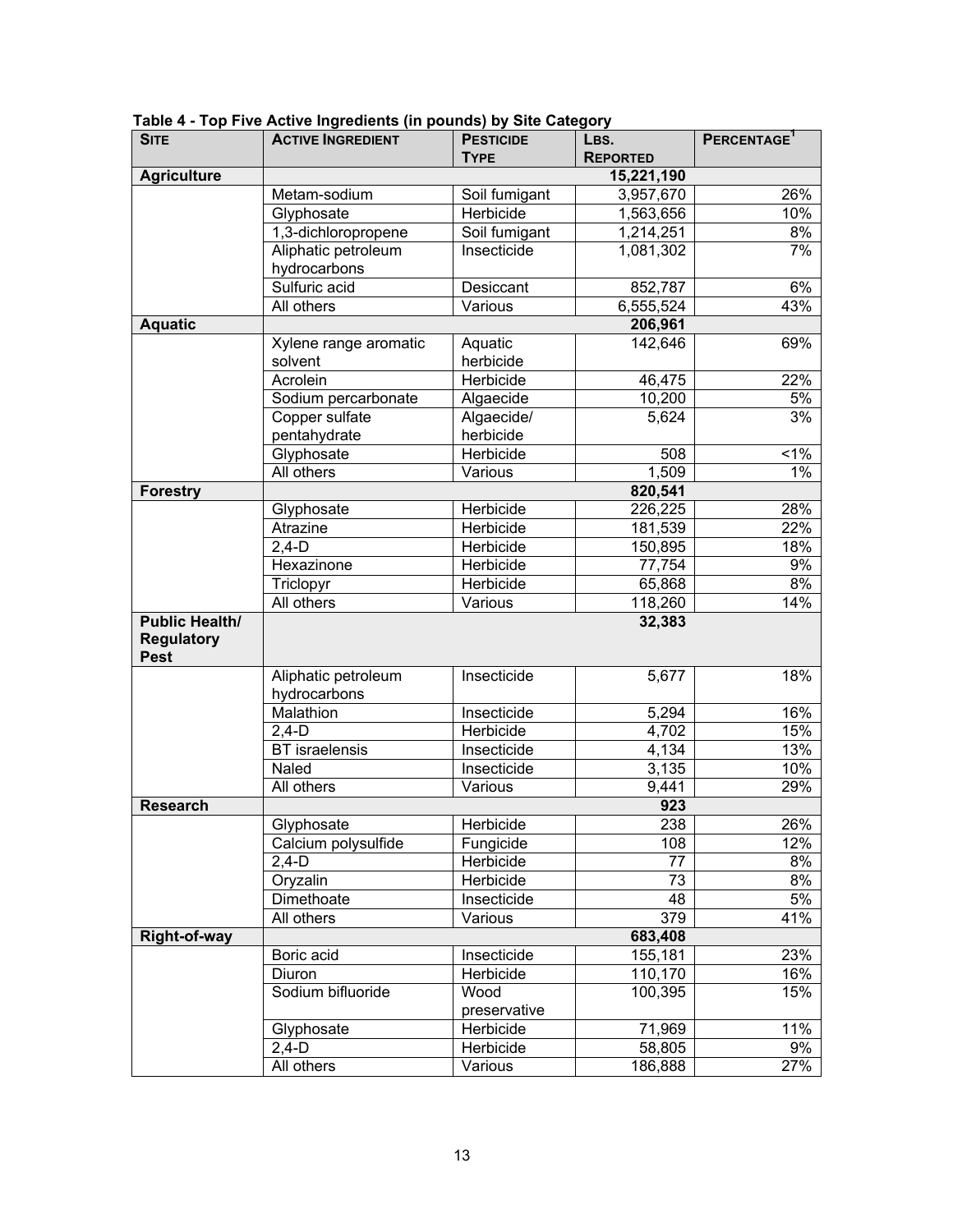| Urban/General<br>Indoor                |                                |                                                  | 144,851   |     |
|----------------------------------------|--------------------------------|--------------------------------------------------|-----------|-----|
|                                        | Copper ammonium                | Wood                                             | 65,008    | 45% |
|                                        | carbonate                      | preservative                                     |           |     |
|                                        | Tebuconazole                   | Fungicide                                        | 33,344    | 23% |
|                                        | Methyl bromide                 | Fumigant/soil<br>fumigant                        | 15,422    | 11% |
|                                        | Chlorpyrifos                   | Insecticide                                      | 7,484     | 5%  |
|                                        | Boric acid                     | Insecticide                                      | 6,262     | 4%  |
|                                        | All others                     | Various                                          | 17,330    | 12% |
| <b>Urban/General</b><br><b>Outdoor</b> |                                |                                                  | 391,700   |     |
|                                        | Cyfluthrin                     | Insecticide                                      | 101,677   | 26% |
|                                        | <b>Bifenthrin</b>              | Insecticide                                      | 37,174    | 9%  |
|                                        | Oryzalin                       | Herbicide                                        | 30,994    | 8%  |
|                                        | Glyphosate                     | Herbicide                                        | 30,757    | 8%  |
|                                        | $2,4-D$                        | Herbicide                                        | 20,453    | 5%  |
|                                        | All others                     | Various                                          | 170,655   | 44% |
| <b>Other</b>                           |                                |                                                  | 2,190,827 |     |
|                                        | Boric acid                     | Insecticide                                      | 663,552   | 30% |
|                                        | Copper ethanolamine<br>complex | Algaecide                                        | 600,546   | 27% |
|                                        | Copper ammonium<br>carbonate   | Wood<br>preservative                             | 427,195   | 19% |
|                                        | Chromic acid                   | Wood<br>preservative                             | 122,935   | 6%  |
|                                        | Copper oxides                  | Marine<br>organism<br>control/wood<br>prervative | 120,705   | 6%  |
|                                        | All others                     | Various                                          | 255,894   | 12% |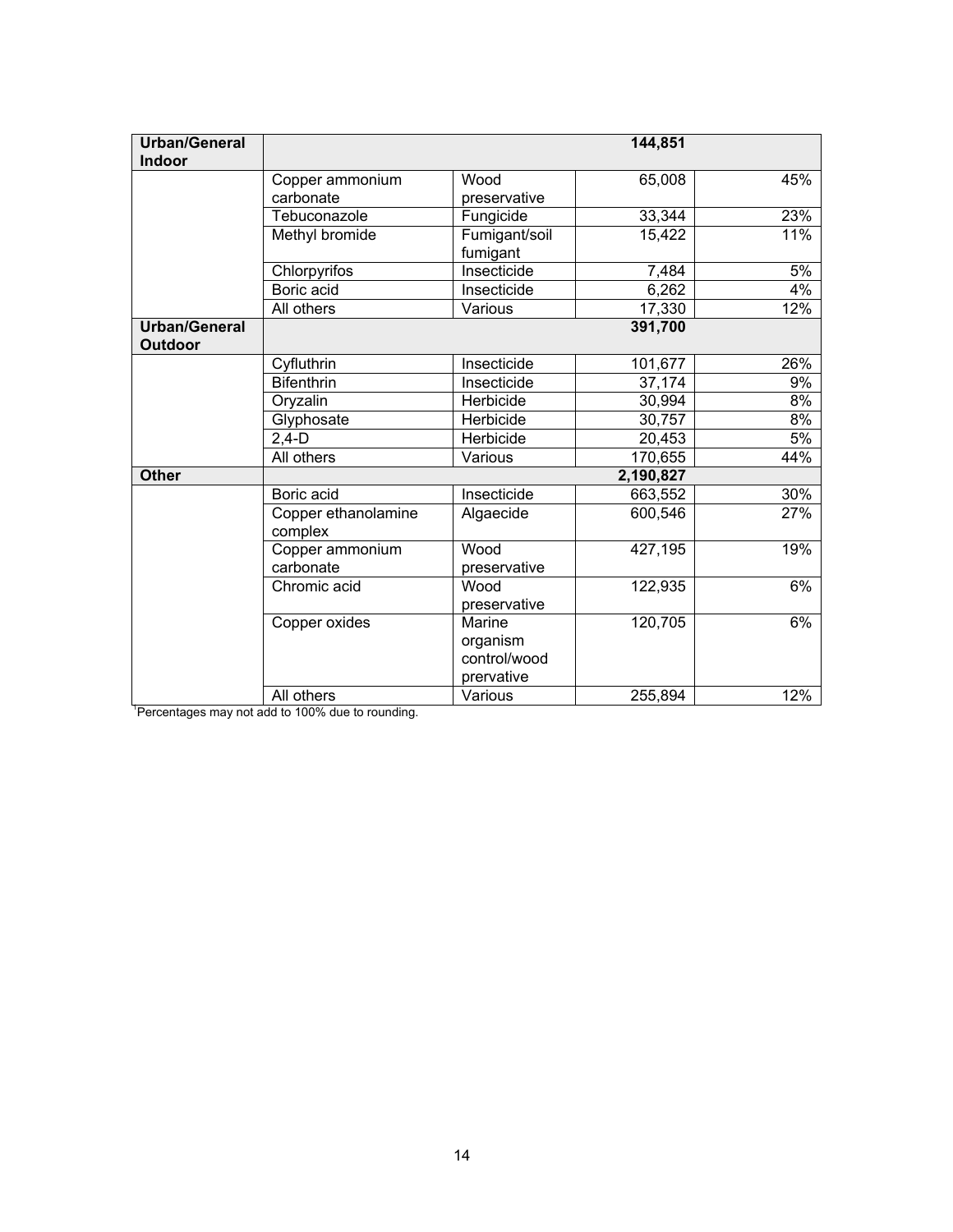| <b>SPECIFIC SITE</b>                     | <b>ACTIVE INGREDIENT</b> | <b>PESTICIDE</b>   | LBS.            | PERCENTAGE <sup>1</sup> |
|------------------------------------------|--------------------------|--------------------|-----------------|-------------------------|
|                                          |                          | <b>TYPE</b>        | <b>REPORTED</b> |                         |
| <b>Field Crops</b>                       |                          |                    | 6,056,435       |                         |
|                                          | Metam-sodium             | Soil fumigant      | 2,837,319       | 47%                     |
|                                          | Glyphosate               | Herbicide          | 877,631         | 14%                     |
|                                          | 1.3-dichloropropene      | Soil fumigant      | 699,486         | 12%                     |
|                                          | $2,4-D$                  | Herbicide          | 348,805         | 6%                      |
|                                          | Potassium N-             | Soil fumigant      | 332,280         | 5%                      |
|                                          | methyldithiocarbamate    |                    |                 |                         |
|                                          | All others               | Various            | 960,913         | 16%                     |
| <b>Fruits/Nuts</b>                       |                          |                    | 2,846,295       |                         |
|                                          | Aliphatic petroleum      | Insecticide        | 1,044,558       | 37%                     |
|                                          | hydrocarbons             |                    |                 |                         |
|                                          | <b>Mineral oil</b>       | Insecticide        | 316,474         | 11%                     |
|                                          | Kaolin                   | Various            | 238,344         | 8%                      |
|                                          | Sulfur                   | Fungicide          | 215,002         | $8\%$                   |
|                                          | Glyphosate               | <b>Herbicide</b>   | 126,184         | $4\%$                   |
|                                          | All others               | Various            | 905,733         | 32%                     |
| <b>Livestock/Poultry</b>                 |                          |                    | 6,170           |                         |
|                                          | Tetrachlorvinphos        | Insecticide        | 2,154           | 35%                     |
|                                          | Phosmet                  | Insecticide        | 1,077           | 17%                     |
|                                          | Glyphosate               | <b>Herbicide</b>   | 794             | 13%                     |
|                                          | Piperonyl butoxide       | Insecticide        | 758             | 12%                     |
|                                          | <b>MCPA</b>              | <b>Herbicide</b>   | 367             | 6%                      |
|                                          | All others               | Various            | 1,020           | 17%                     |
| <b>Nursery/Christmas</b><br><b>Trees</b> |                          |                    | 1,210,355       |                         |
|                                          | Methyl bromide           | Fumigant/soil      | 396,880         | 33%                     |
|                                          |                          | fumigant           |                 |                         |
|                                          | Chloropicrin             | Fumigant/soil      | 252,300         | 21%                     |
|                                          |                          | fumigant           |                 |                         |
|                                          | Glyphosate               | <b>Herbicide</b>   | 64,713          | 5%                      |
|                                          | Chlorothalonil           | Fungicide          | 49,303          | 4%                      |
|                                          | Oxyflurofen              | Herbicide          | 33,188          | 3%                      |
|                                          | All others               | Various            | 413,972         | 34%                     |
| <b>Oil Crops</b>                         |                          |                    | 27,671          |                         |
|                                          | Terbacil                 | Herbicide          | 3,544           | 13%                     |
|                                          | Propargite               | Insecticide        | 3,199           | 12%                     |
|                                          | Ethoprop                 | Insecticide        | 3,155           | 11%                     |
|                                          | Glyphosate               | Herbicide          | 3,015           | 11%                     |
|                                          | Acephate                 | <b>Insecticide</b> | 2,867           | 10%                     |
|                                          | All others               | Various            | 11,892          | 43%                     |
| Pasture/Forage/Hay                       |                          |                    | 181,855         |                         |
|                                          | Glyphosate               | Herbicide          | 50,538          | 28%                     |
|                                          | $2,4-D$                  | Herbicide          | 30,162          | 17%                     |
|                                          | Paraquat dichloride      | Herbicide          | 20,275          | 11%                     |
|                                          | Diuron                   | Herbicide          | 15,317          | 8%                      |
|                                          | Metribuzin               | Herbicide          | 10,790          | 6%                      |
|                                          | All others               | Various            | 54,774          | 30%                     |

**Table 5 – Top Five Active Ingredients (in pounds) by Specific Sites in Agriculture**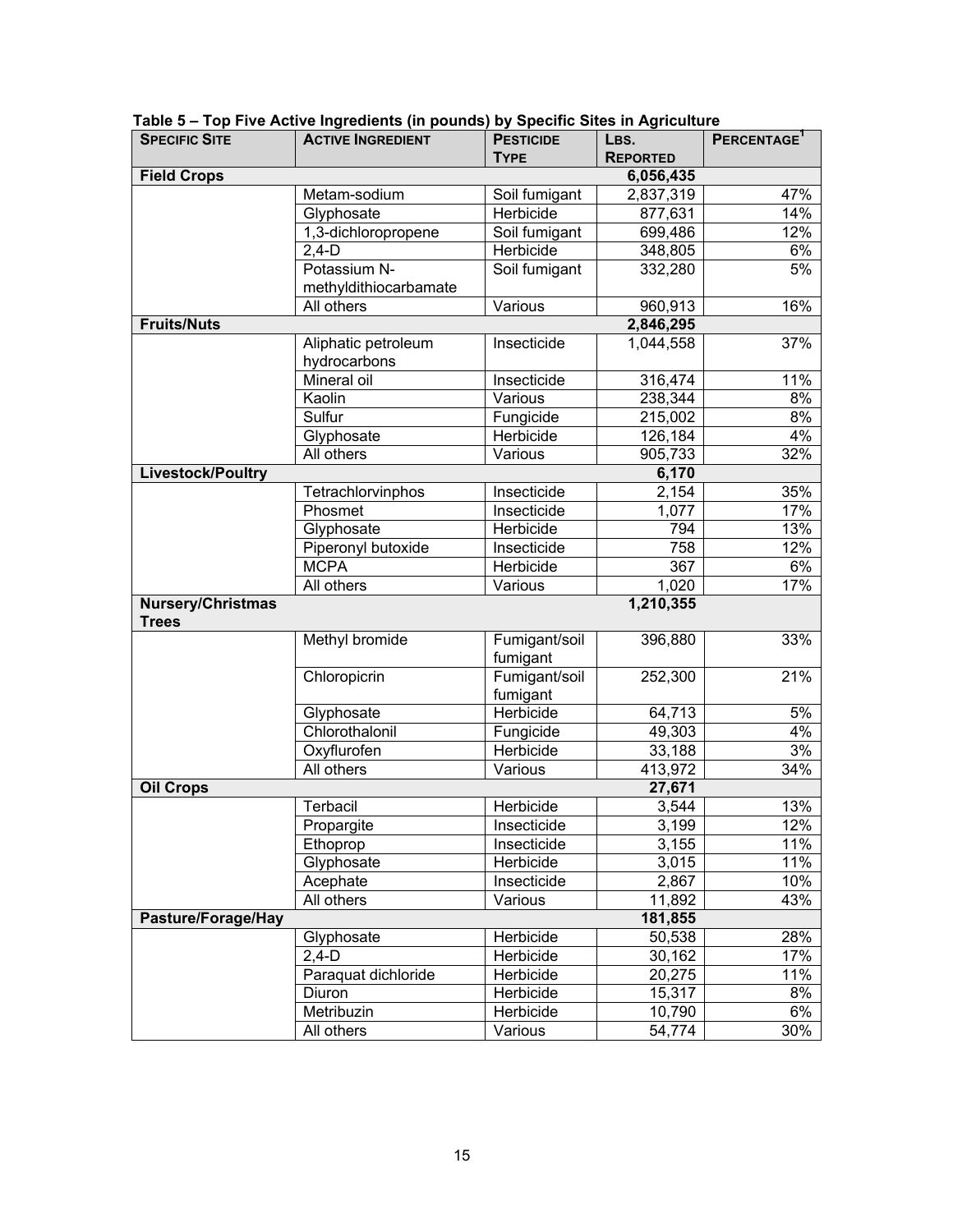| <b>Seed Crops</b> |                       |               | 1,589,048 |     |
|-------------------|-----------------------|---------------|-----------|-----|
|                   | Glyphosate            | Herbicide     | 261,091   | 16% |
|                   | <b>Diuron</b>         | Herbicide     | 148,744   | 9%  |
|                   | Pendimethalin         | Herbicide     | 126,571   | 8%  |
|                   | Metam-sodium          | Soil fumigant | 102,956   | 6%  |
|                   | 2,4-D                 | Herbicide     | 99,276    | 6%  |
|                   | All others            | Various       | 850,411   | 54% |
| <b>Vegetables</b> |                       |               | 3,071,305 |     |
|                   | Metam-sodium          | Soil fumigant | 1,014,538 | 33% |
|                   | Sulfuric acid         | Desiccant     | 852,642   | 28% |
|                   | 1,3-dichloropropene   | Soil fumigant | 451,603   | 15% |
|                   | Potassium N-          | Soil fumigant | 151,718   | 5%  |
|                   | methyldithiocarbamate |               |           |     |
|                   | <b>EPTC</b>           | Herbicide     | 71,945    | 2%  |
|                   | All others            | Various       | 528,858   | 17% |
| <b>Other</b>      |                       |               | 236,055   |     |
|                   | Glyphosate            | Herbicide     | 133,785   | 57% |
|                   | $2,4-D$               | Herbicide     | 28,325    | 12% |
|                   | Chloropicrin          | Fumigant/soil | 22,293    | 9%  |
|                   |                       | fumigant      |           |     |
|                   | 1,3-dichloropropene   | Soil fumigant | 10,721    | 5%  |
|                   | Imidacloprid          | Insecticide   | 5,663     | 2%  |
|                   | All others            | Various       | 35,268    | 15% |

#### **Table 6 – Top Five Active Ingredients (in pounds) by Specific Sites in Urban/General Indoor**

| <b>SPECIFIC SITE</b>      | <b>ACTIVE INGREDIENT</b> | <b>PESTICIDE</b><br><b>TYPE</b> | LBS.<br><b>REPORTED</b> | <b>PERCENTAGE</b> |
|---------------------------|--------------------------|---------------------------------|-------------------------|-------------------|
|                           |                          |                                 |                         |                   |
| <b>Dwelling/Residence</b> |                          |                                 | 11,824                  |                   |
|                           | Boric acid               | Insecticide                     | 5,817                   | 49%               |
|                           | <b>Bifenthrin</b>        | Insecticide                     | 2,662                   | 23%               |
|                           | Diuron                   | Herbicide                       | 717                     | 6%                |
|                           | Sulfuryl fluoride        | Fumigant                        | 520                     | 4%                |
|                           | Cyhalothrin              | Insecticide                     | 257                     | 2%                |
|                           | All others               | Various                         | 1,850                   | 16%               |
| <b>Site with Public</b>   |                          |                                 | 3,775                   |                   |
| <b>Access</b>             |                          |                                 |                         |                   |
|                           | Sulfuryl fluoride        | Fumigant                        | 592                     | 16%               |
|                           | Aluminum phosphide       | Fumigant                        | 414                     | 11%               |
|                           | Boric acid               | Insecticide                     | 397                     | 11%               |
|                           | Glyphosate               | Herbicide                       | 277                     | 7%                |
|                           | <b>Bifenthrin</b>        | Insecticide                     | 275                     | 7%                |
|                           | All others               | Various                         | 1,819                   | 48%               |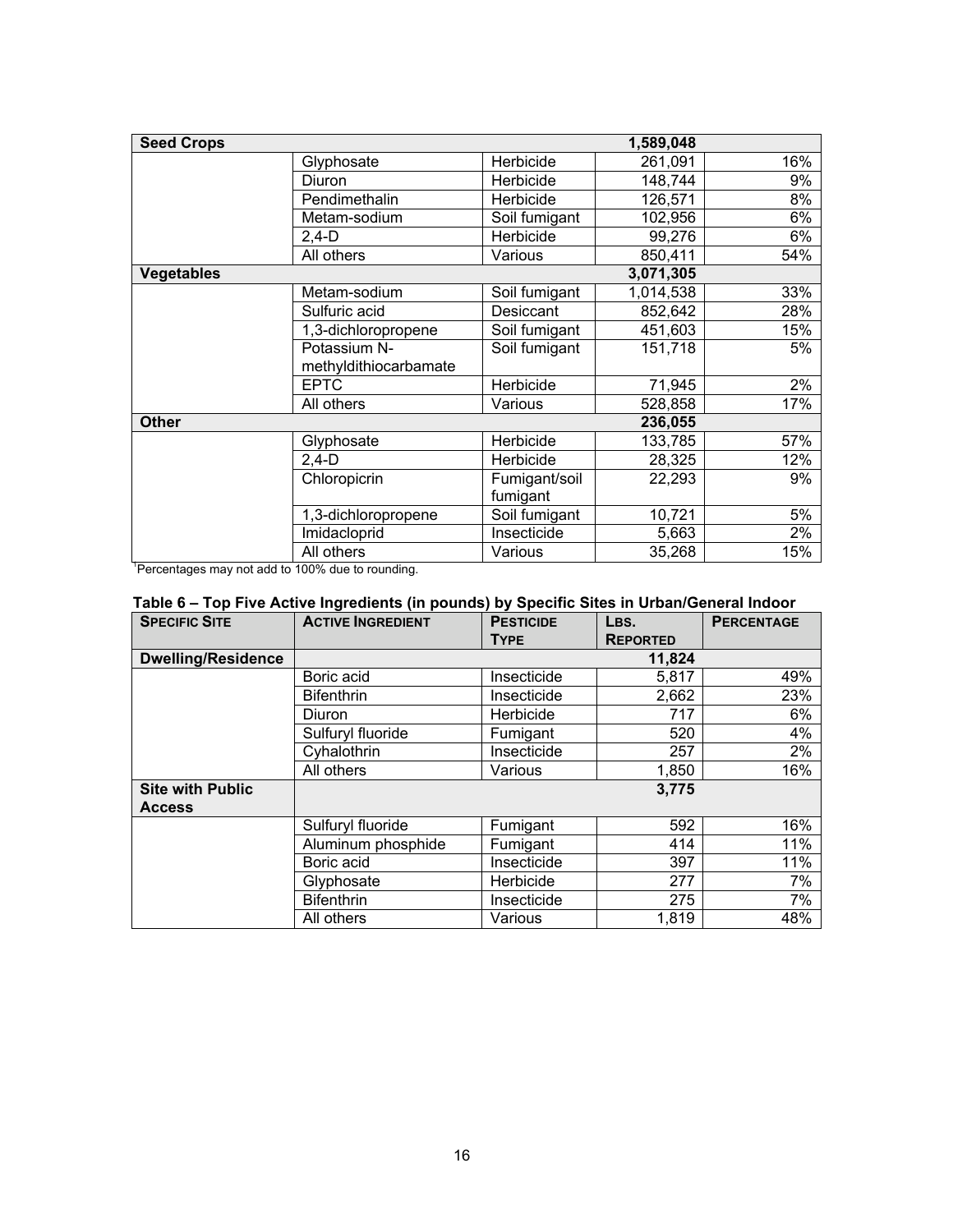| Site with Non-<br>public Access |                                            |                           | 86,960 |       |
|---------------------------------|--------------------------------------------|---------------------------|--------|-------|
|                                 | Copper ammonium                            | Wood                      | 65,008 | 75%   |
|                                 | carbonate                                  | preservative              |        |       |
|                                 | Methyl bromide                             | Fumigant/soil<br>fumigant | 15,422 | 18%   |
|                                 | Thiram                                     | Fungicide                 | 1,194  | 1%    |
|                                 | Chloropropham                              | Plant growth<br>regulator | 1,016  | $1\%$ |
|                                 | Sodium o-                                  | Fungicide                 | 710    | 1%    |
|                                 | phenylphenate                              |                           |        |       |
|                                 | All others                                 | Various                   | 3,610  | 4%    |
| <b>Other</b>                    |                                            |                           | 42,292 |       |
|                                 | Tebuconazole                               | Fungicide                 | 33,344 | 79%   |
|                                 | Chlorpyrifos                               | Insecticide               | 7,484  | 18%   |
|                                 | Imidacloprid                               | Insecticide               | 667    | 2%    |
|                                 | 3-iodo-2-propynyl<br>butylcarbamate (IPBC) | Fungicide                 | 354    | 1%    |
|                                 | Propiconazole                              | Fungicide                 | 342    | 1%    |
|                                 | All others                                 | Various                   | 101    | $1\%$ |

**Table 7 – Top Five Active Ingredients (in pounds) by Specific Sites in Urban/General Outdoor**

| <b>SPECIFIC SITE</b>                            | <b>ACTIVE INGREDIENT</b>            | <b>PESTICIDE</b><br><b>TYPE</b> | LBS.<br><b>REPORTED</b> | PERCENTAGE <sup>1</sup> |
|-------------------------------------------------|-------------------------------------|---------------------------------|-------------------------|-------------------------|
| Site Associated w/<br><b>Dwelling/Residence</b> |                                     |                                 | 217,812                 |                         |
|                                                 | Cyfluthrin                          | Insecticide                     | 101,302                 | 47%                     |
|                                                 | <b>Bifenthrin</b>                   | Insecticide                     | 35,949                  | 17%                     |
|                                                 | Mineral oil                         | Insecticide                     | 14,389                  | 7%                      |
|                                                 | Oryzalin                            | Herbicide                       | 11,728                  | 5%                      |
|                                                 | Boric acid                          | Insecticide                     | 6,602                   | 3%                      |
|                                                 | All others                          | Various                         | 47,842                  | 22%                     |
| <b>Site with Public</b><br><b>Access</b>        |                                     |                                 | 142,792                 |                         |
|                                                 | Glyphosate                          | Herbicide                       | 23,436                  | 16%                     |
|                                                 | Oryzalin                            | Herbicide                       | 18,914                  | 13%                     |
|                                                 | Pentachloronitrobenzene<br>(PCNB)   | Fungicide                       | 16,245                  | 11%                     |
|                                                 | Chlorothalonil                      | Fungicide                       | 12,015                  | 8%                      |
|                                                 | $2,4-D$                             | Herbicide                       | 11,789                  | 8%                      |
|                                                 | All others                          | Various                         | 60,392                  | 42%                     |
| <b>Site with Non-</b><br><b>Public Access</b>   |                                     |                                 | 26,088                  |                         |
|                                                 | Aluminum phosphide                  | Fumigant                        | 4,006                   | 15%                     |
|                                                 | Diuron                              | Herbicide                       | 3,711                   | 14%                     |
|                                                 | Aliphatic petroleum<br>hydrocarbons | Insecticide                     | 3,267                   | 13%                     |
|                                                 | Glyphosate                          | Herbicide                       | 2,631                   | 10%                     |
|                                                 | $2,4-D$                             | Herbicide                       | 1,419                   | 5%                      |
|                                                 | All others                          | Various                         | 11,055                  | 42%                     |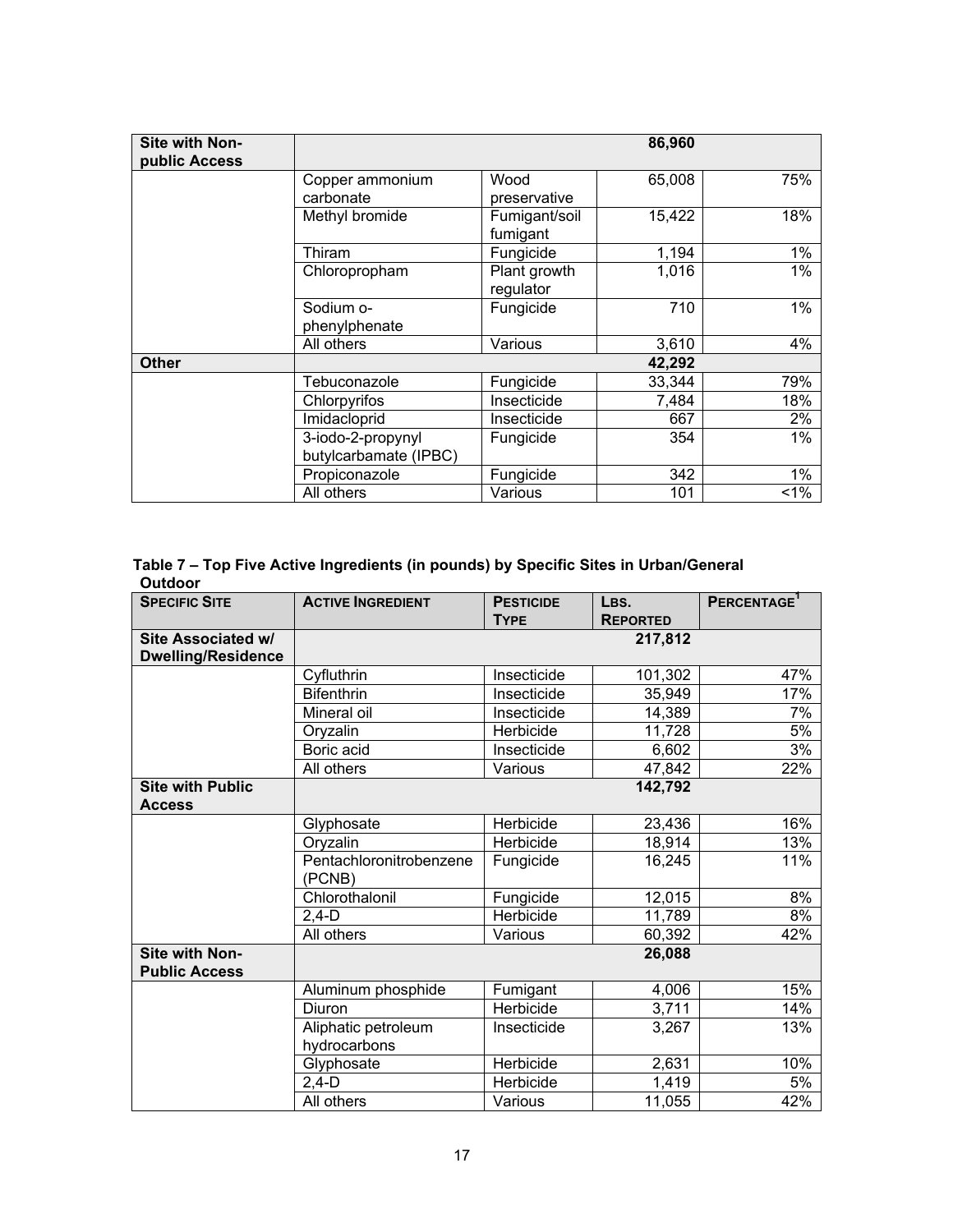| <b>Other</b> |                   |                  | 5.009 |                   |
|--------------|-------------------|------------------|-------|-------------------|
|              | $2.4-D$           | <b>Herbicide</b> | 2,582 | 52%               |
|              | Dicamba           | Herbicide        | 861   | 17%               |
|              | Diuron            | Herbicide        | 696   | $14\overline{\%}$ |
|              | Glyphosate        | <b>Herbicide</b> | 331   | $7\overline{\%}$  |
|              | <b>Bifenthrin</b> | Insecticide      | 229   | 5%                |
|              | All others        | Various          | 308   | 6%                |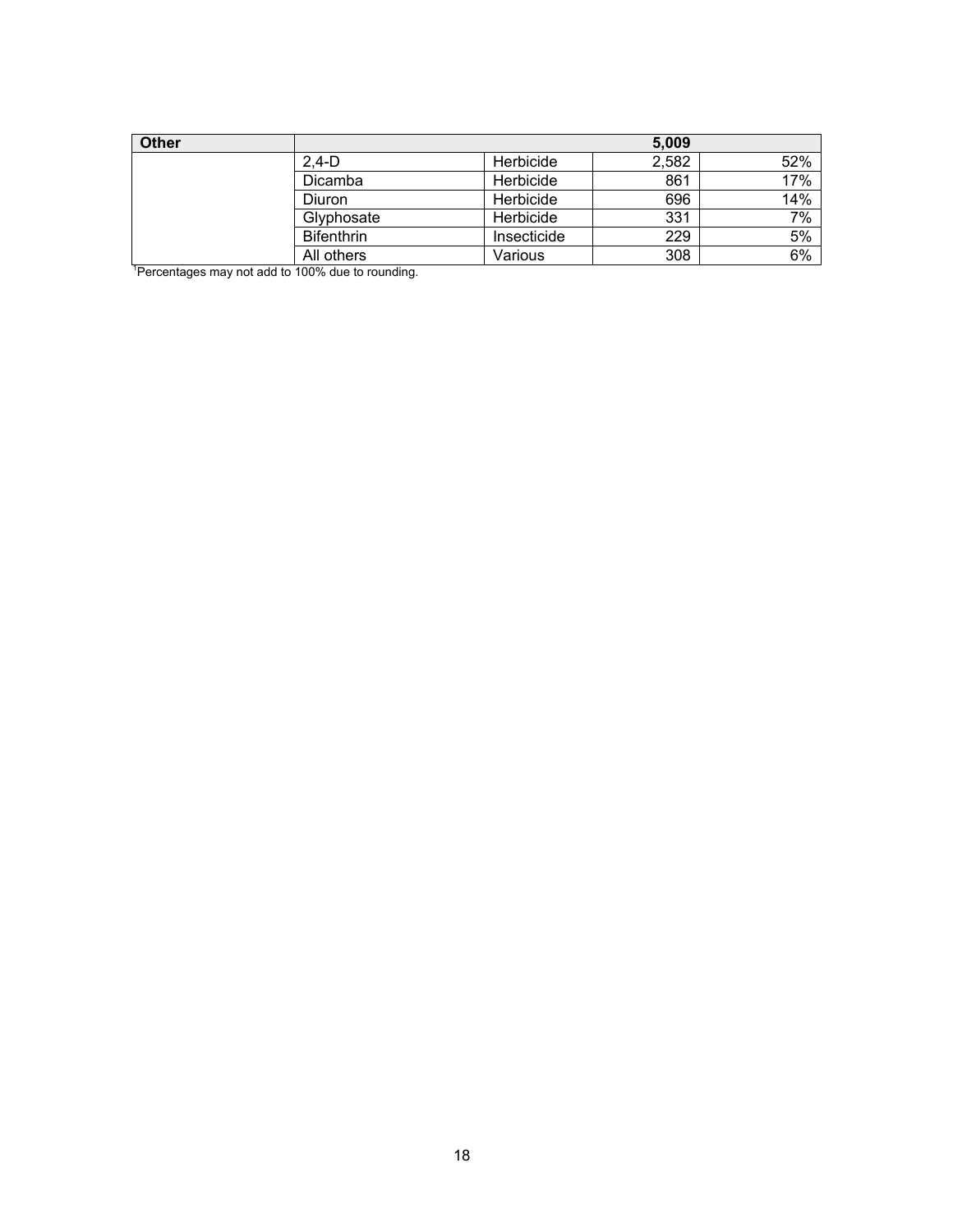# **HOUSEHOLD USE**

#### **Overview**

The Gilmore Research Group (Gilmore) continued the Household Pesticide Use Survey in 2008. Gilmore telephone screeners were used to recruit households to participate in the diary portion of the survey. Using a purchased sample of phone numbers selected randomly from throughout Oregon, Gilmore contacted a total of 13,737 households in 2008. During the telephone contact, respondents were asked if they would be willing to use a diary form to keep track of the use of pest control products over a three-month period. Approximately 12% of all households contacted agreed to participate in the diary portion of the survey. For those who agreed to participate in the diary portion, Gilmore mailed reporting forms within one week of recruitment. The mailing included a letter from the ODA director thanking the respondent for agreeing to participate and provided phone numbers and a web site.

To address the fact that many households did not fill out diary forms on a regular basis or with complete information, Gilmore made monthly telephone calls to participants. The calls were used to remind participants to keep track of their use of pest control products. Through these calls, Gilmore obtained interim monthly pesticide use information, which was later compared with the contents of submitted diary forms.

The state was divided into nine regions according to counties (Figure 3). Each quarter, attempts were made to obtain minimum numbers of participants for each region totaling at least 250 participants per quarter from the entire state. The percentage of participants for each region was to be 10% with the exception of region 6 at 17%. This method was used to obtain information from throughout Oregon rather than just from the areas of highest population, such as in and around the Portland Metro area.



**Figure 3 – State Map with Regions Used in the Household Pesticide Use Survey**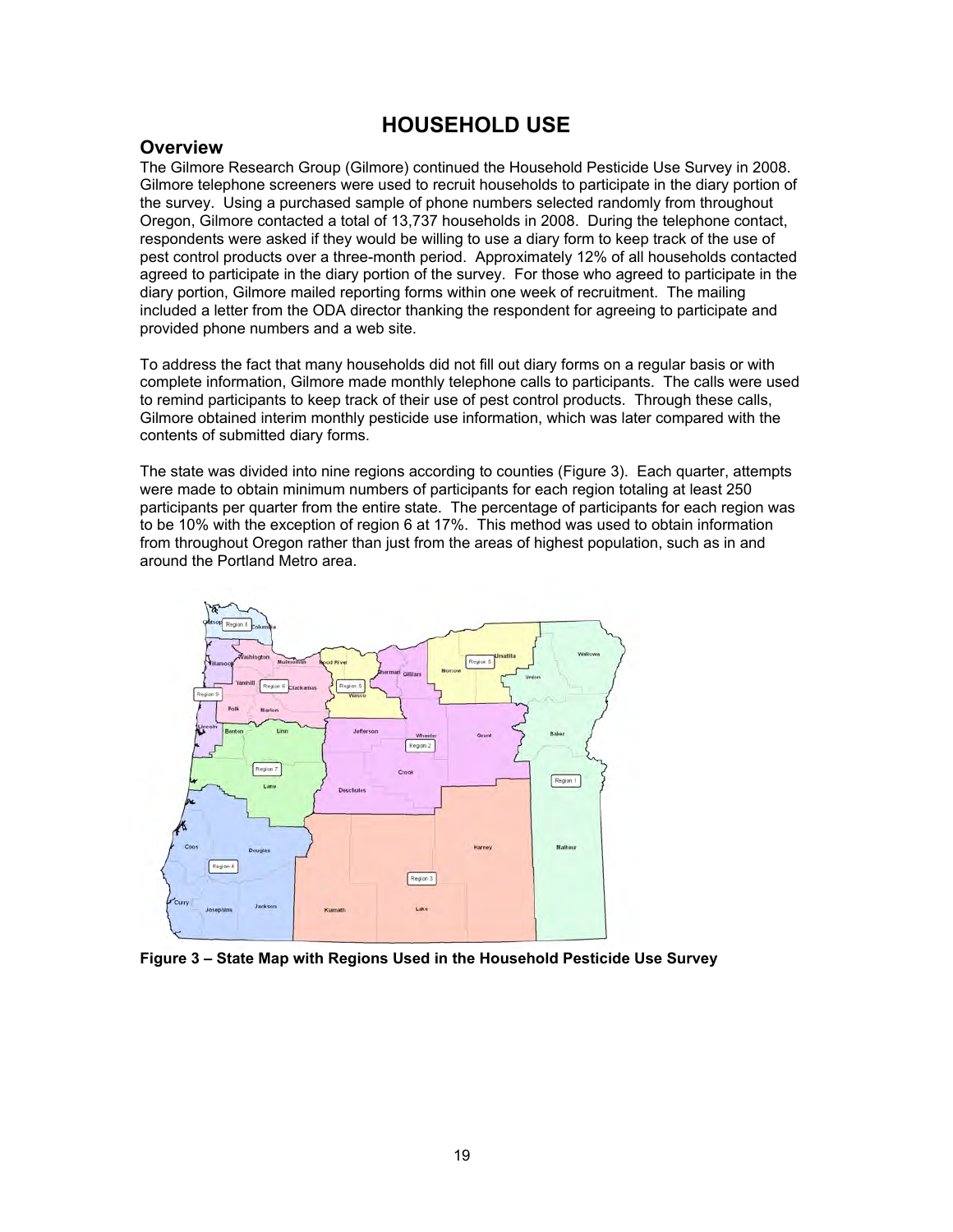Figure 4, below, illustrates the number of participants by region.



**Figure 4 – Number of Participants By Region**

A total of 1,717 households agreed to complete use diaries. However, only 1,513 participants actually completed at least one month of reporting. Of those, 776 reported that they did not use any pesticides during the quarter in which they participated. The other 737 participants provided 3,036 reports (Figure 5). Approximately 60% of the reports contained sufficient information to calculate pounds of active ingredients.



**Figure 5 – Number of Reports of Pesticide Use Received By Region**

#### **Issues**

The most significant issue continues to be not being able to calculate pounds of active ingredient used from the information reported. Several reasons why reports contained insufficient information to calculate pounds of active ingredients included:

- **Participants were unable to specify amount of pesticide used.** For some products, such as those in spray cans, it is difficult to provide actual amounts used.
- **Participants were unable to determine what products were pesticides.** Under federal and Oregon law, "pesticide" is a very broad term that includes insecticides, herbicides, rodenticides, fungicides, etc. Basically, anything that kills, repels, or mitigates a pest is a pesticide. Many persons do not understand this meaning of "pesticide." Thus, some products that are pesticides may not have been reported. And, some products that are not pesticides were reported. It is because of this confusion that ODA chose to use the term "pest control products" rather than "pesticide" when conducting the Household Pesticide Use Survey.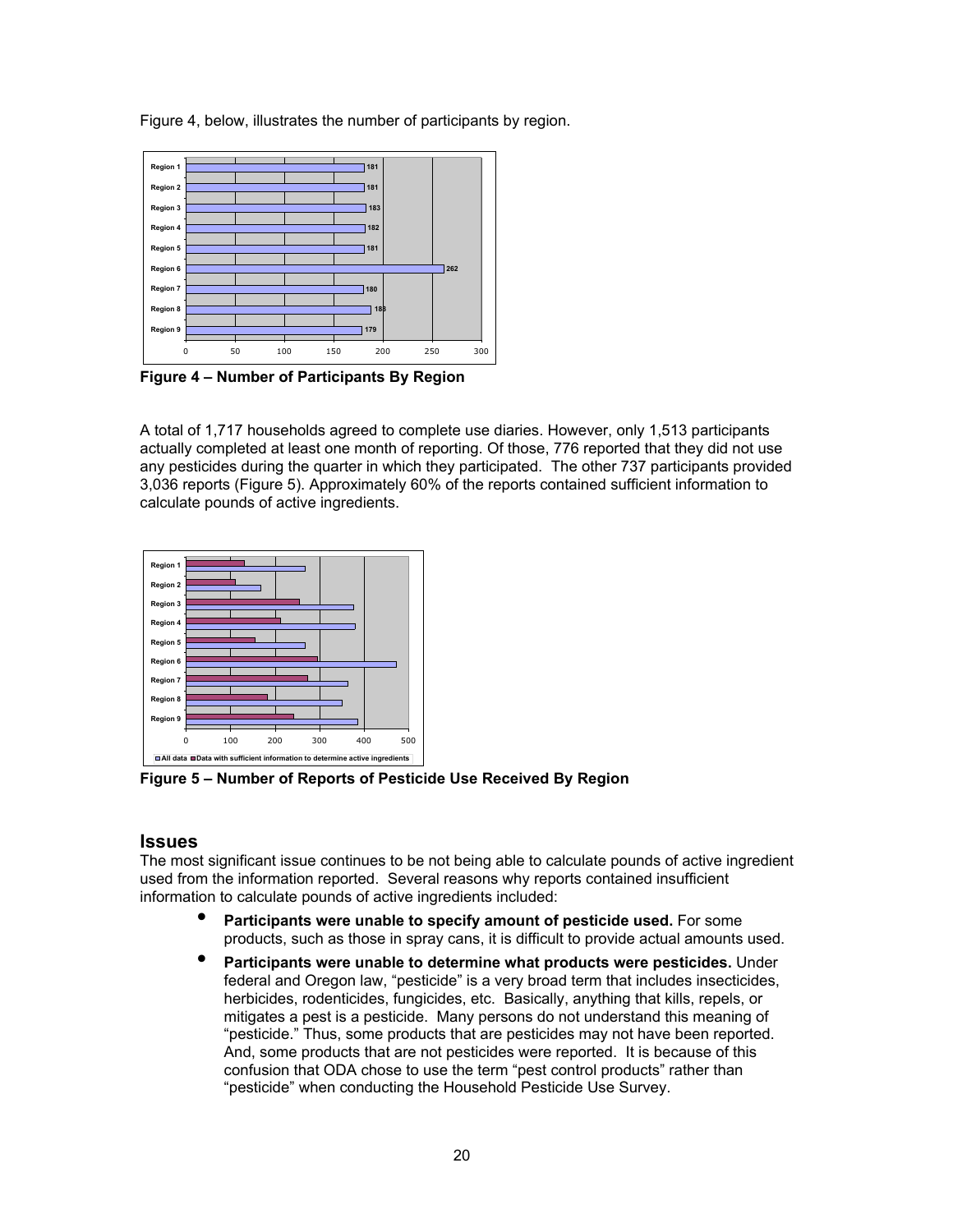#### • **Participants did not provide correct product identification.**

- 1. Each pesticide product is assigned a unique registration number by the United States Environmental Protection Agency (EPA). This EPA registration number is on the label of each product and identifies that product. The survey used this EPA registration number to identify specific products used. A number of reports did not include the EPA registration number. Some reports included another number, such as the barcode, instead of the EPA registration number.
- 2. Relying only upon a product's name may not identify the specific product used. For example, there are about 75 different products that contain "Roundup™" in the trade name. Some contain the single active ingredient glyphosate but in varying concentrations. Some contain additional active ingredients. In addition, there are a number of "generic" products containing glyphosate that some persons may refer to as "Roundup™." Despite education outreach activities by ODA and Gilmore, many participants did not understand how to identify the product used.
- 3. The Department did ask Gilmore to collect bar code information during 2008 in hopes of having an alternative way to identify the product. This did not work however. Participants did not always provide the barcode and many of the barcodes provided did not adequately identify the product used.

#### **Conclusions**

Households that reported continue to show that participants have difficulty identifying pesticide products. There are also continued concerns about the ability of pesticide users to read the label and correctly identify information.

Herbicides accounted for the greatest percentage of pounds active ingredient in 2008 at 53%. By reported purpose, herbicides accounted for 22% of the reports. Of the herbicides, phenoxies (a chemical family) accounted for 28%.

Moss control products accounted for 33% of the pounds of active ingredient, but only 1.3% of the reports identified moss control as the purpose. Moss control products contain higher percentages of active ingredients and typically have higher application rates, than do other types of products.

One specific chemical grouping, including pyrethrins and synthetic pyrethroids, accounted for 9% of total insecticide poundage. Organophosphates, another insecticide chemical group, accounted for 67% of total insecticide poundage, while carbamates accounted for 5%.

Overall, looking at pounds of active ingredient, the greatest number of pounds reported were for:

- glyphosate (30%) [weed control],
- ferrous sulfate monohydrate  $(21\%)$  [moss control],<br>• 2.4-D  $(12\%)$  [weed control]
- 2,4-D (12%) [weed control],
- zinc sulfate monohydrate  $(11\%)$  [moss control], and<br>• malathion  $(6\%)$  linsect controll
- malathion (6%) [insect control].

The main five active ingredients by greatest number of records were:

- permethrin (8%) [insect control],
- glyphosate  $(7%)$  [weed control],<br>• tetramethrin  $(5%)$  [insect control]
- tetramethrin (5%) [insect control],
- methoprene (5%) [insect control], and
- imidacloprid (4%) linsect controll.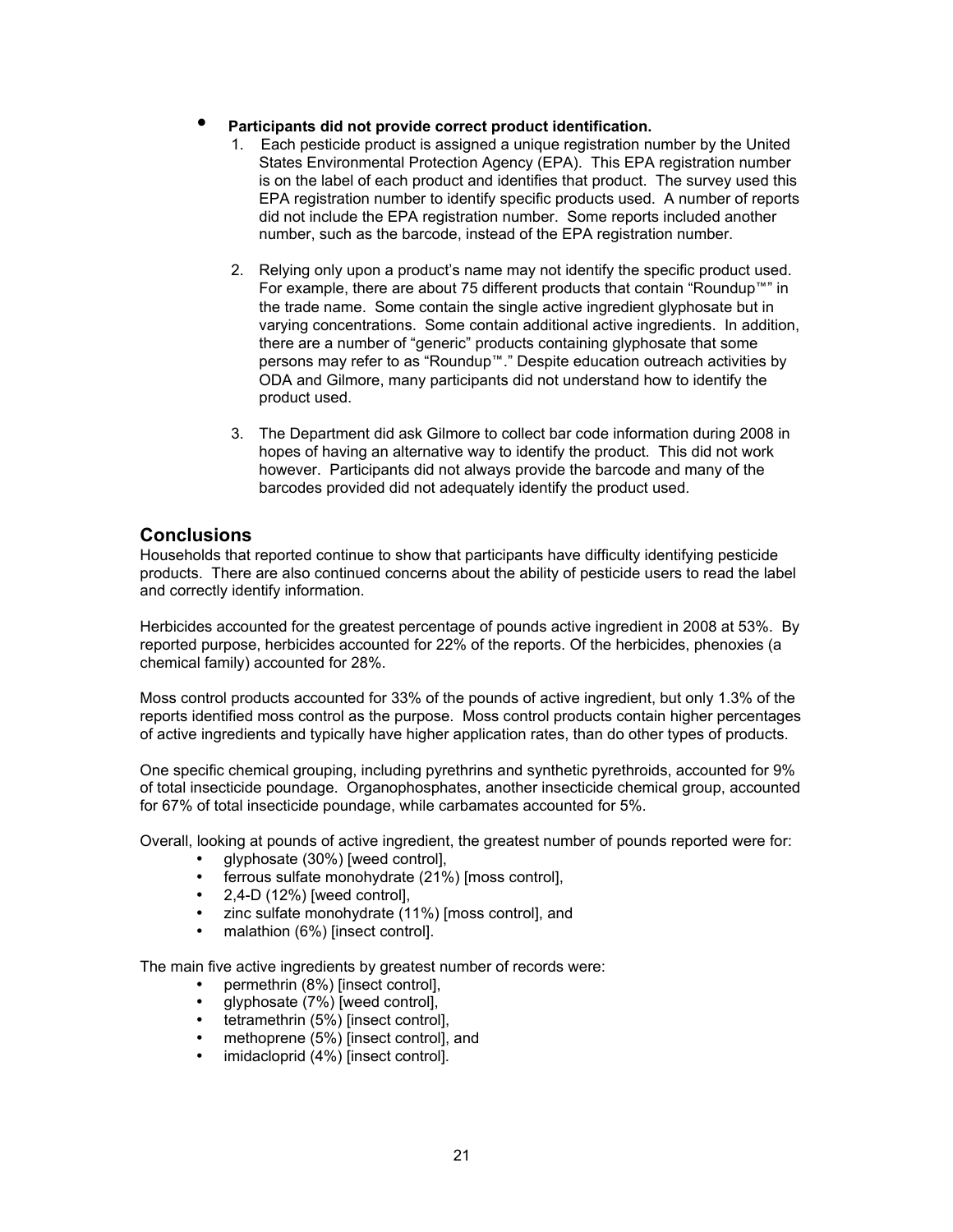Table 8, identifies active ingredients by type and highlights those that were reported in the greatest amount. In total, 99 active ingredients were identified as being used.

|                           | <b>ACTIVE INGREDIENT</b>      | <b>LBS. REPORTED</b> | PERCENTAGE <sup>1</sup> |
|---------------------------|-------------------------------|----------------------|-------------------------|
| <b>INSECTICIDES</b>       |                               | <b>15.87 Total</b>   |                         |
|                           | Malathion                     | 10.29                | 65%                     |
|                           | Canola oil                    | 0.92                 | 6%                      |
|                           | Carbaryl                      | 0.78                 | 5%                      |
|                           | <b>Bifenthrin</b>             | 0.59                 | 4%                      |
|                           | Diatomaceous earth            | 0.45                 | 3%                      |
|                           | All others                    | 2.85                 | 18%                     |
| <b>HERBICIDES</b>         |                               | <b>85.64 Total</b>   |                         |
|                           | Glyphosate                    | 48.44                | 57%                     |
|                           | $2,4-D$                       | 18.69                | 22%                     |
|                           | <b>MCPA</b>                   | 3.37                 | 4%                      |
|                           | <b>Dicamba</b>                | 2.67                 | 3%                      |
|                           | Triclopyr                     | 2.49                 | 3%                      |
|                           | All others                    | 9.98                 | 12%                     |
| <b>MOSS CONTROL</b>       |                               | <b>53.76 Total</b>   |                         |
|                           | Ferrous sulfate monohydrate   | 33.79                | 63%                     |
|                           | Zinc sulfate monohydrate      | 18.22                | 34%                     |
|                           | Ferric sulfate                | 1.42                 | 3%                      |
|                           | Ammonium salts of fatty acids | 0.34                 | 1%                      |
| RODENTICIDES <sup>2</sup> | 0.0093 Total                  |                      |                         |
|                           | Zinc phosphide                | 0.0042               | 45%                     |
|                           | Strychnine                    | 0.0038               | 40%                     |
|                           | <b>Bromadiolone</b>           | 0.0080               | 9%                      |
|                           | Brodifacoum                   | 0.0050               | 5%                      |
|                           | Diphacinone                   | 0.0001               | 1%                      |
|                           | All others                    | < 0.0001             | $1\%$                   |
| <b>INSECT REPELLENTS</b>  |                               | 1.89 Total           |                         |
|                           | <b>DEET</b>                   | 1.26                 | 67%                     |
|                           | Oil of citronella             | 0.61                 | 32%                     |
|                           | Picaridin                     | 0.02                 | 1%                      |
| <b>FUNGICIDES</b>         |                               | 0.49 Total           |                         |
|                           | Calcium polysulfide           | 0.16                 | 34%                     |
|                           | Captan                        | 0.14                 | 28%                     |
|                           | Tebuconazole                  | 0.07                 | 15%                     |
|                           | Sulfur                        | 0.05                 | 10%                     |
|                           | Triforine                     | 0.03                 | $6\%$                   |
|                           | All others                    | 0.04                 | 8%                      |
| <b>SLUG/SNAIL CONTROL</b> |                               | 3.22 Total           |                         |
|                           | Metaldehyde                   | 2.87                 | 89%                     |
|                           | Iron phosphate                | 0.35                 | 11%                     |
| <b>ANIMAL REPELLENT</b>   |                               | 0.42 Total           |                         |
|                           | Castor oil                    | 0.42                 | 100%                    |

**Table 8 – Main Active Ingredients Reported, Presented by Pesticide Type**

<sup>1</sup>Percentages may not add to 100% due to rounding.

<sup>2</sup>Rodenticides contain very low percentages of active ingredient. Therefore, the total poundage used was quite low and are presented to the fourth decimal place.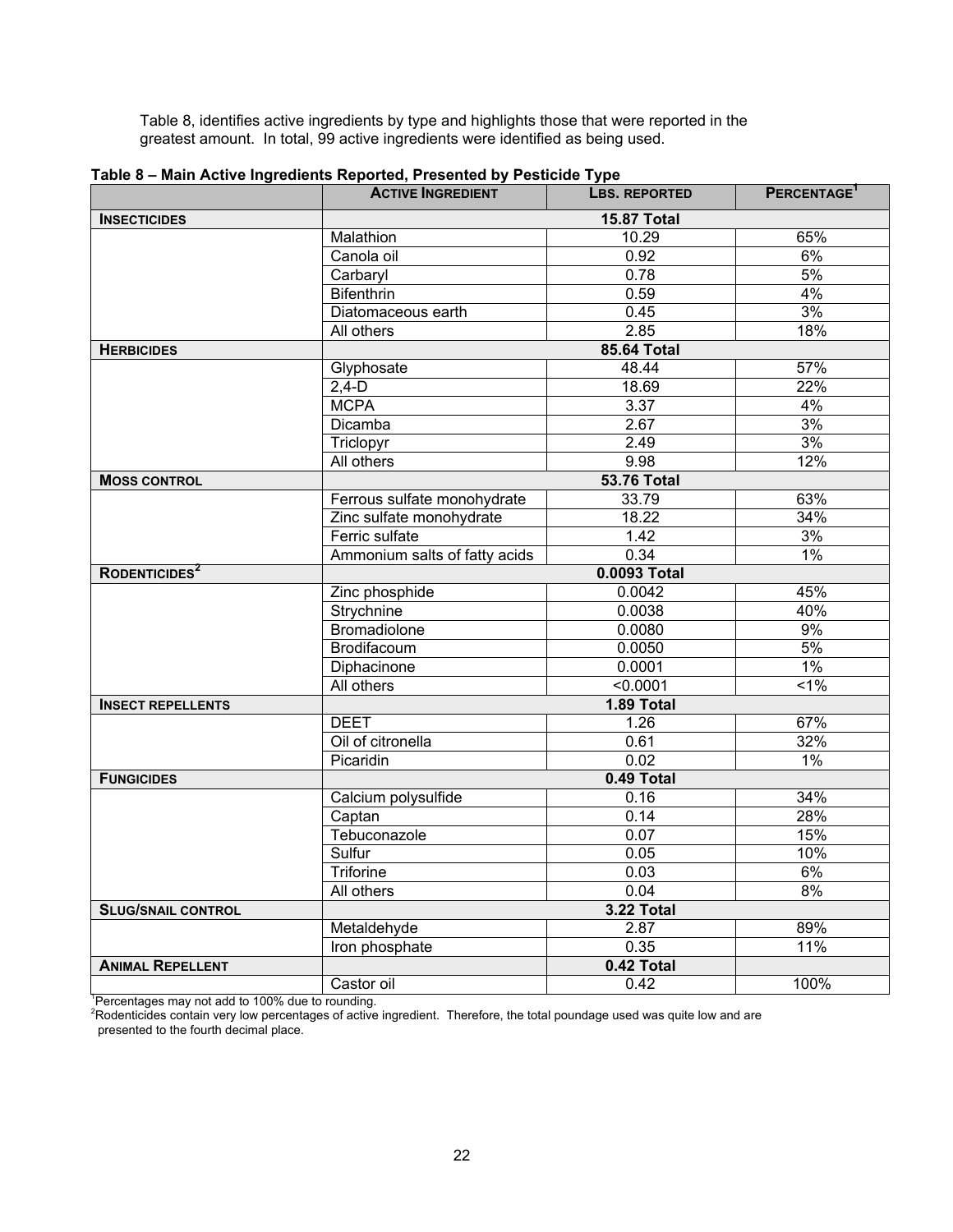The number of reports with sufficient information to determine pounds of active ingredients varied some among the nine regions. Figure 6, below, illustrates this.



**Figure 6 – Percentage by Region of Reports that Had Sufficient Information to Determine Active Ingredients**

While approximately 40% of the reports contained insufficient information to determine pounds of active ingredient used, most did contain information about site of pesticide application and the intended purpose for the application. Following are summaries about site and purpose of reported pesticide use, both for all reports and those that contained sufficient information to calculate pounds of active ingredients. The purpose of product use, presented by quarter is also included for reports that contained sufficient data to calculate pounds of active ingredient. (Note: Percentages in the following charts may not add to 100% due to rounding.)



**Figure 7 – Reported Sites for All Data (from all 3,036 total reports received)**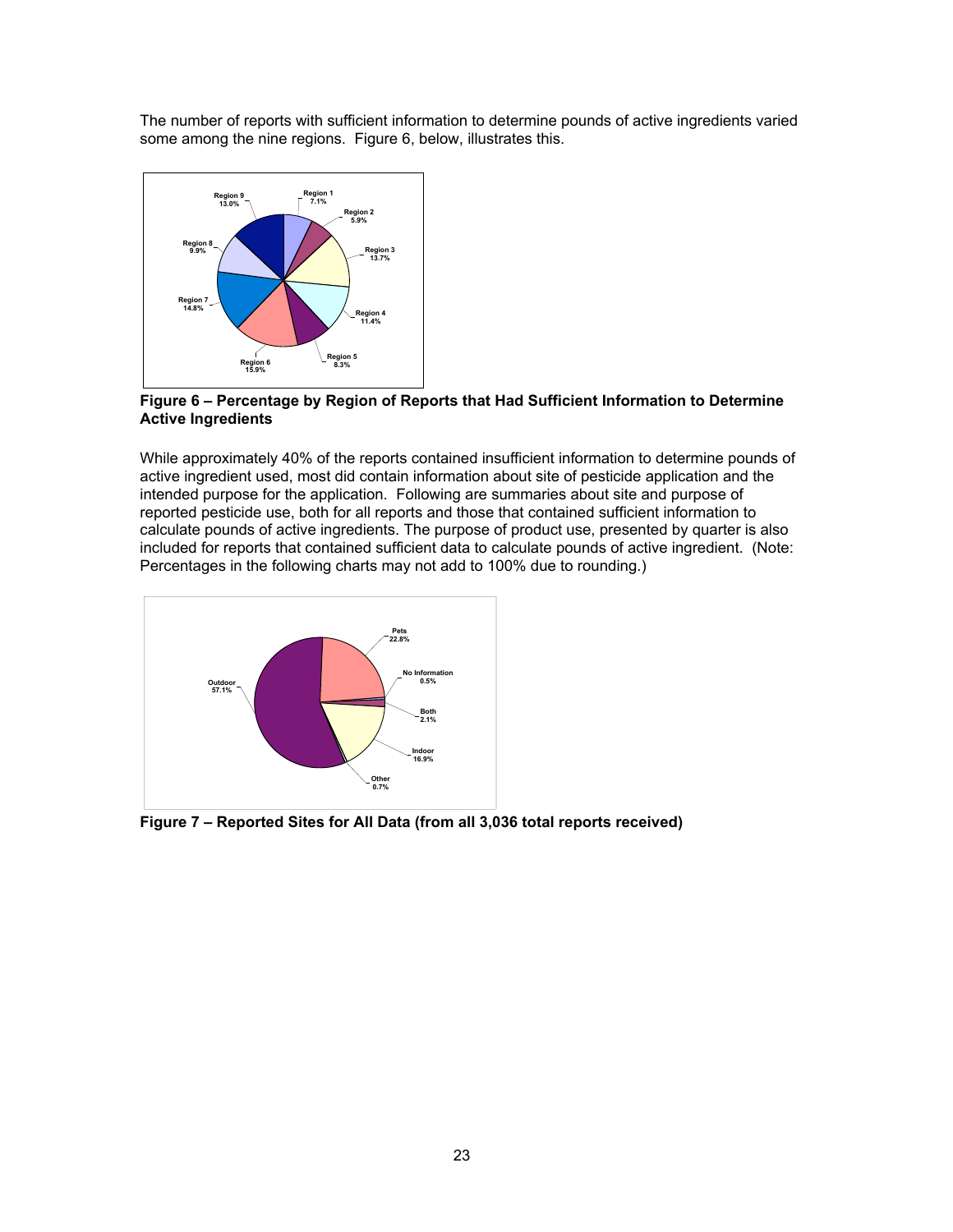

**Figure 8 – Reported Purposes for All Data**



**Figure 9 – Reported Sites for Data with Active Ingredient Information**



**Figure 10 – Reported Purposes for Data with Active Ingredient Information**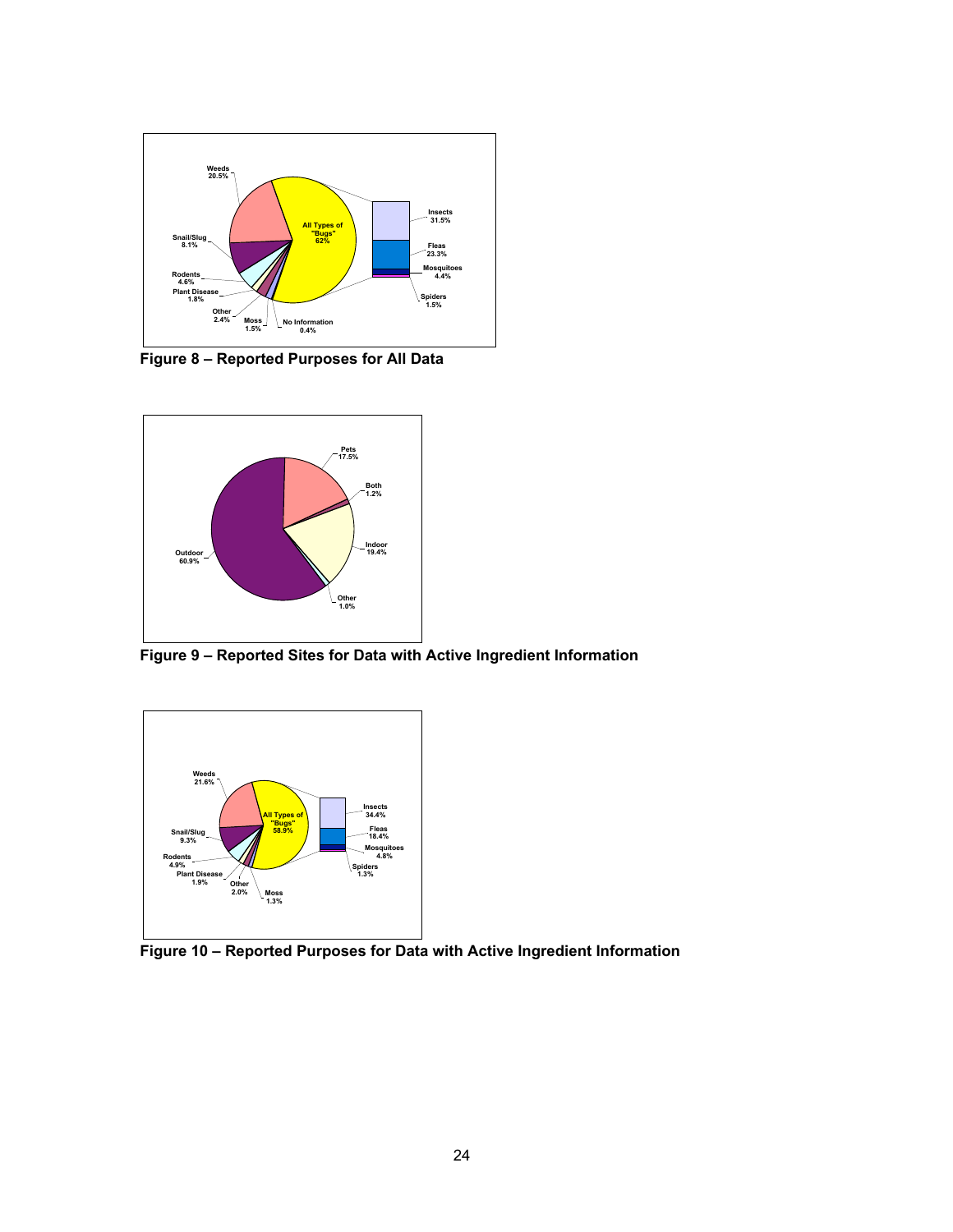

**Figure 11 – Reported Purposes for Data with Active Ingredient Information – Quarter 1**



**Figure 12 – Reported Purposes for Data with Active Ingredient Information – Quarter 2**



**Figure 13– Reported Purposes for Data with Active Ingredient Information – Quarter 3**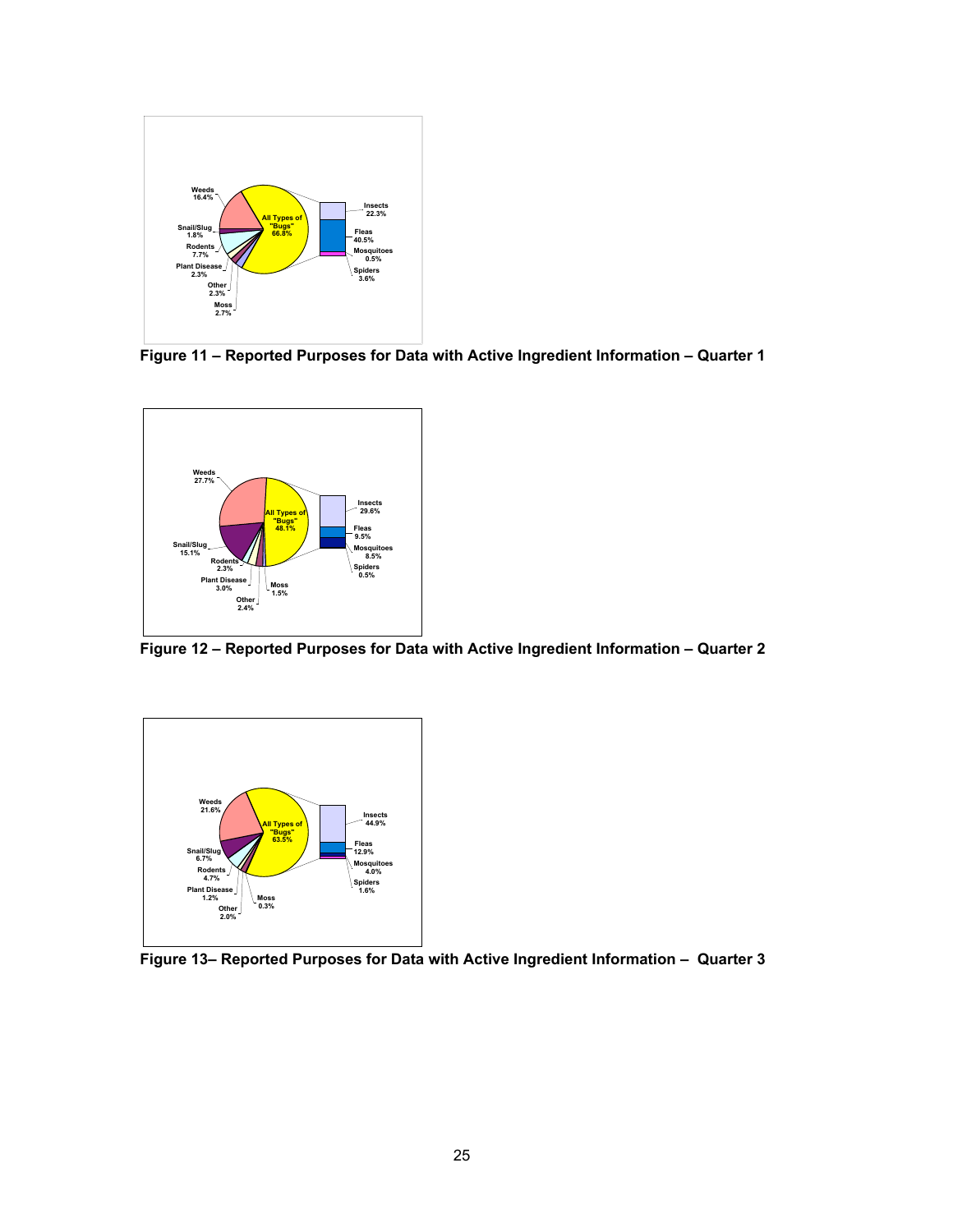

**Figure 14 – Reported Purposes for Data with Active Ingredient Information – Quarter 4**

The following (Figure 15) illustrates the pesticide types reported by percentage pounds of active ingredient. Additional charts are included below that separate this information out for the nine regions. Type of pesticide is related to purpose information previously presented. For example, herbicides are used for weed control, insecticides are used for "bug" control, etc.



**Figure 15 - Active Ingredients by Type – Entire State**



**Figure 16 – Active Ingredients by Type – Region 1**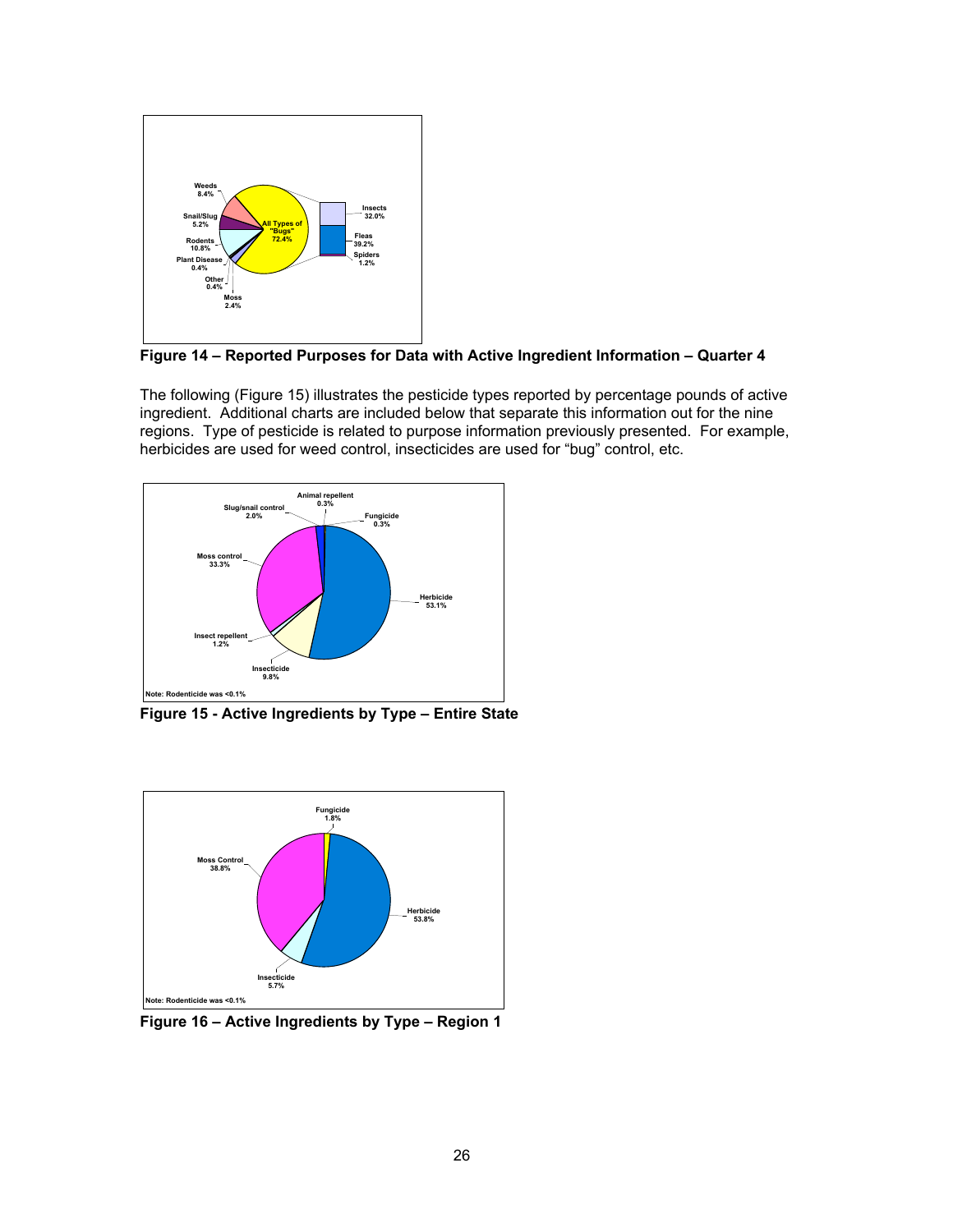

**Figure 17 – Active Ingredients by Type – Region 2**



**Figure 18 – Active Ingredients by Type – Region 3**



**Figure 19 – Active Ingredients by Type – Region 4**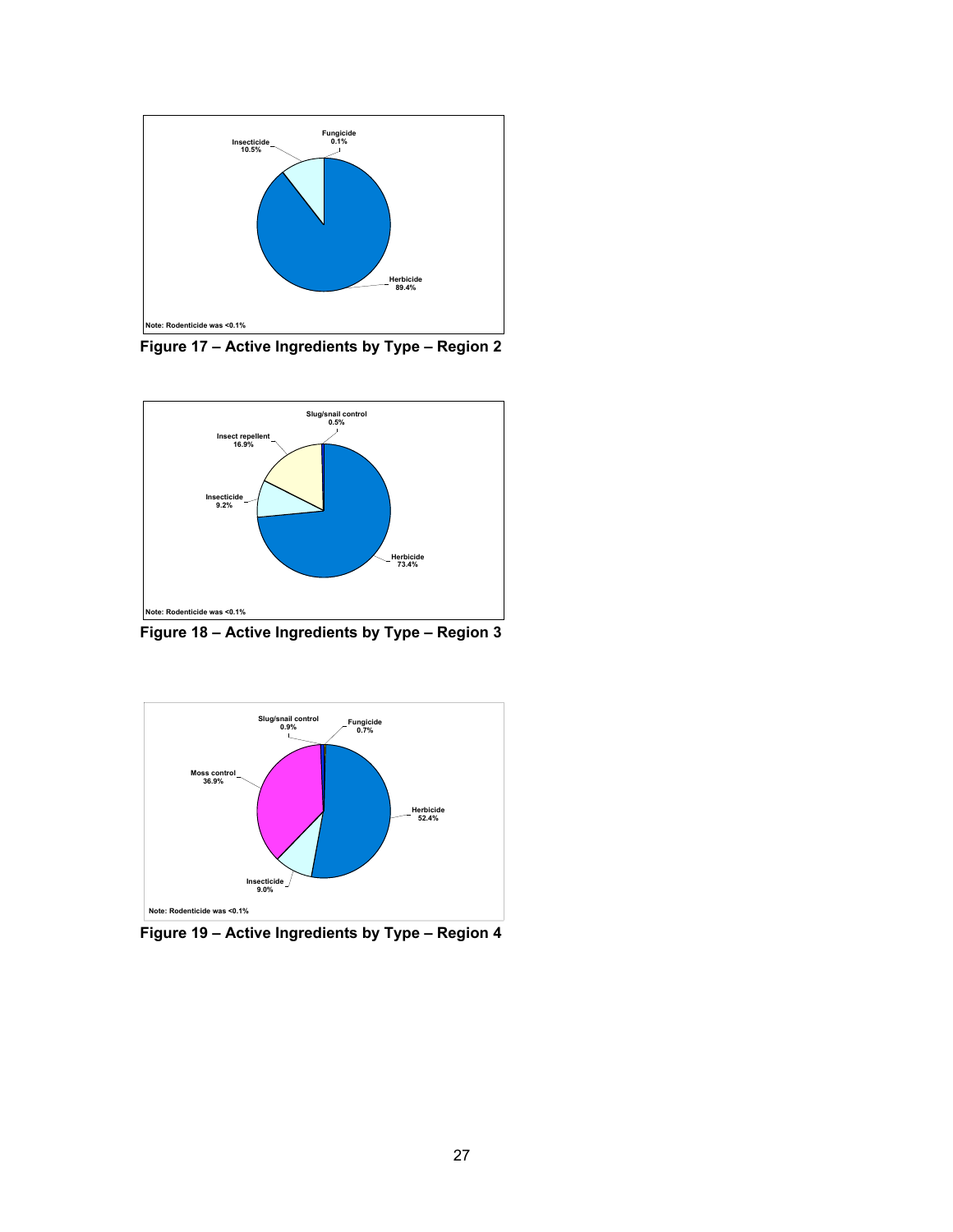

**Figure 20 – Active Ingredients by Type – Region 5**



**Figure 21 – Active Ingredients by Type – Region 6**



**Figure 22 – Active Ingredients by Type – Region 7**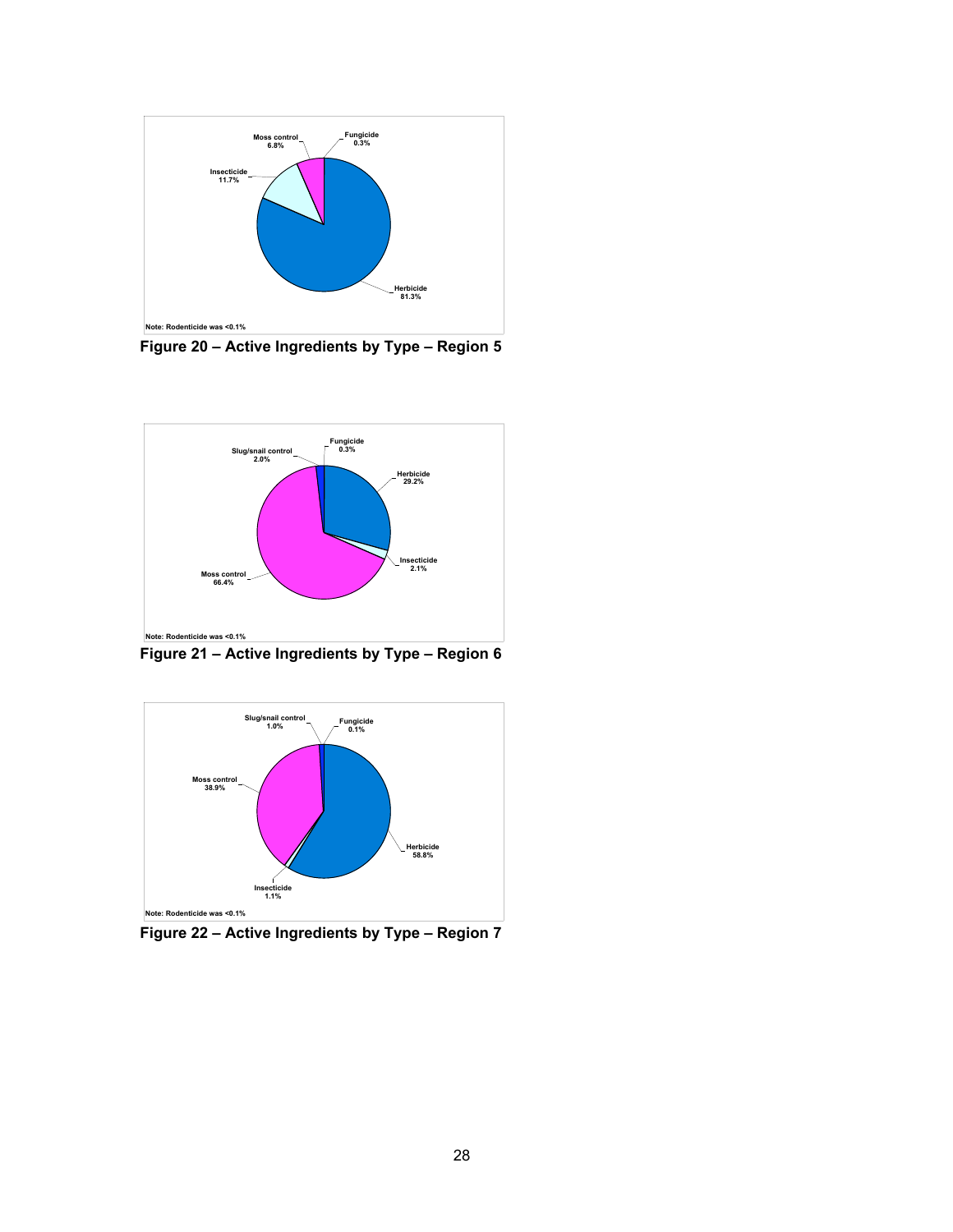

**Figure 23 – Active Ingredients by Type – Region 8**



**Figure 24 – Active Ingredients by Type – Region 9**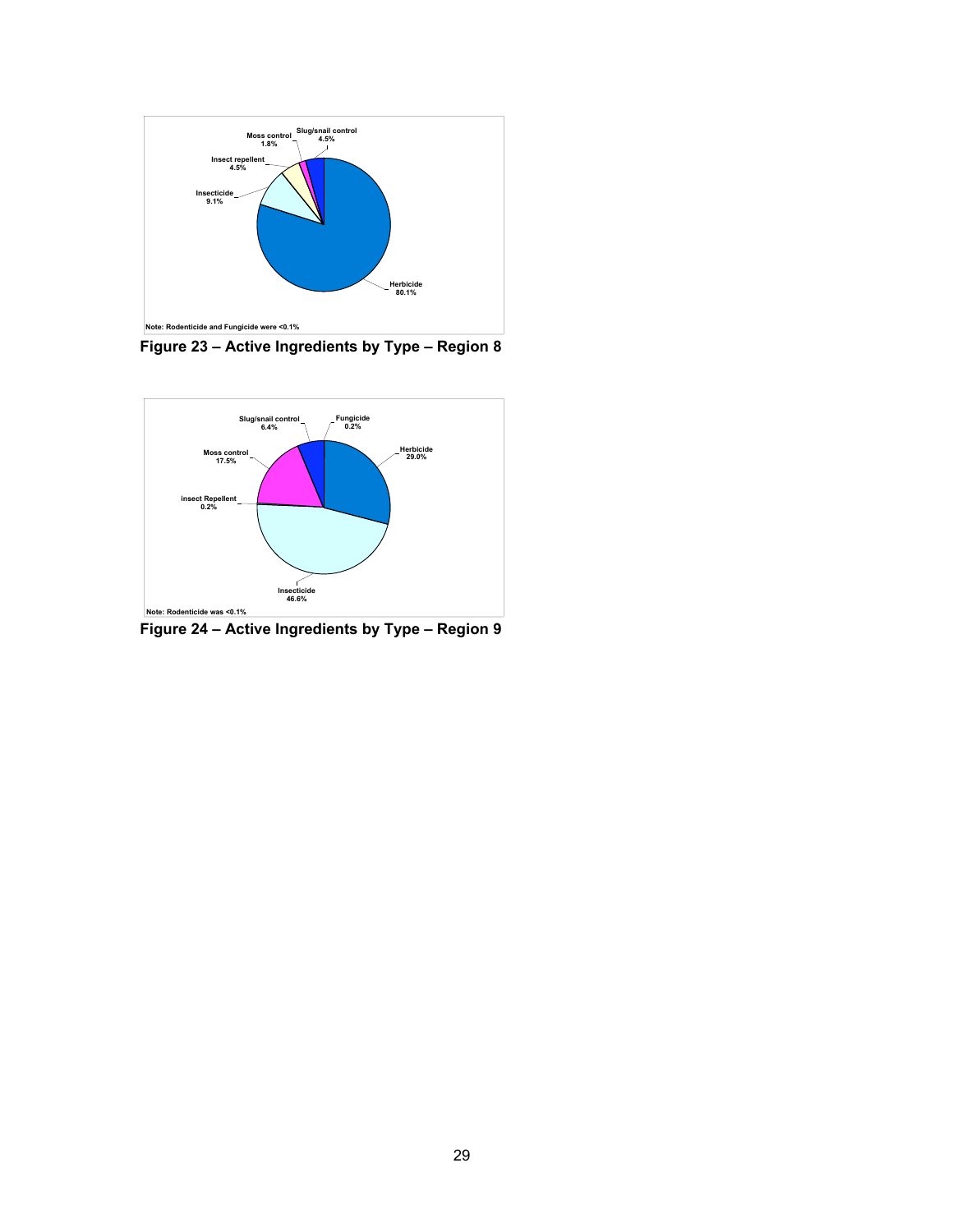# **APPENDIX**

| #                       | <b>ACTIVE INGREDIENT</b>          | LBS. REPORTED |
|-------------------------|-----------------------------------|---------------|
| 1                       | Metam-sodium                      | 3,980,871     |
| $\overline{\mathbf{c}}$ | Glyphosate                        | 1,914,144     |
| 3                       | 1,3-Dichloropropene               | 1,214,251     |
| 4                       | Aliphatic petroleum hydrocarbons  | 1,097,237     |
| 5                       | Sulfuric acid                     | 852,789       |
| 6                       | Boric acid                        | 837,341       |
| 7                       | $2,4-D$                           | 778,878       |
| 8                       | Copper ethanolamine complex       | 600,636       |
| 9                       | Copper ammonium carbonate         | 492,203       |
| 10                      | Potassium N-methyldithiocarbamate | 483,999       |
| 11                      | Methyl bromide                    | 435,656       |
| 12                      | Chloropicrin                      | 400,936       |
| 13                      | Diuron                            | 385,174       |
| 14                      | Mineral oil                       | 339,466       |
| 15                      | Sulfur                            | 255,627       |
| 16                      | Kaolin                            | 240,653       |
| 17                      | <b>MCPA</b>                       | 240,142       |
| 18                      | Atrazine                          | 228,305       |
| 19                      | Pendimethalin                     | 222,578       |
| 20                      | Chlorothalonil                    | 211,140       |
| 21                      | Mancozeb                          | 192,842       |
| 22                      | Chlorpyrifos                      | 184,265       |
| 23                      | Copper hydroxide                  | 166,010       |
| 24                      | Xylene range aromatic solvent     | 149,012       |
| 25                      | Triclopyr                         | 125,542       |
| 26                      | Copper oxide                      | 124,358       |
| 27                      | Chromic acid                      | 122,935       |
| 28                      | Ethofumesate                      | 121,520       |
| 29                      | <b>EPTC</b>                       | 120,030       |
| 30                      | Calcium polysulfide               | 114,912       |
| 31                      | Hexazinone                        | 105,284       |
| 32                      | Cyfluthrin                        | 105,082       |
| 33                      | Sodium bifluoride                 | 100,395       |
| 34                      | <b>Dicamba</b>                    | 96,964        |
| 35                      | Trifluralin                       | 95,759        |
| 36                      | Paraquat dichloride               | 94,046        |
| 37                      | Flufenacet                        | 87,992        |
| 38                      | Arsenic acid anhydride            | 86,702        |
| 39                      | Metribuzin                        | 83,186        |
| 40                      | Bromoxynil                        | 79,103        |
| 41                      | Oryzalin                          | 70,222        |

# **Appendix A – Top 100 Active Ingredients and Pounds Reported**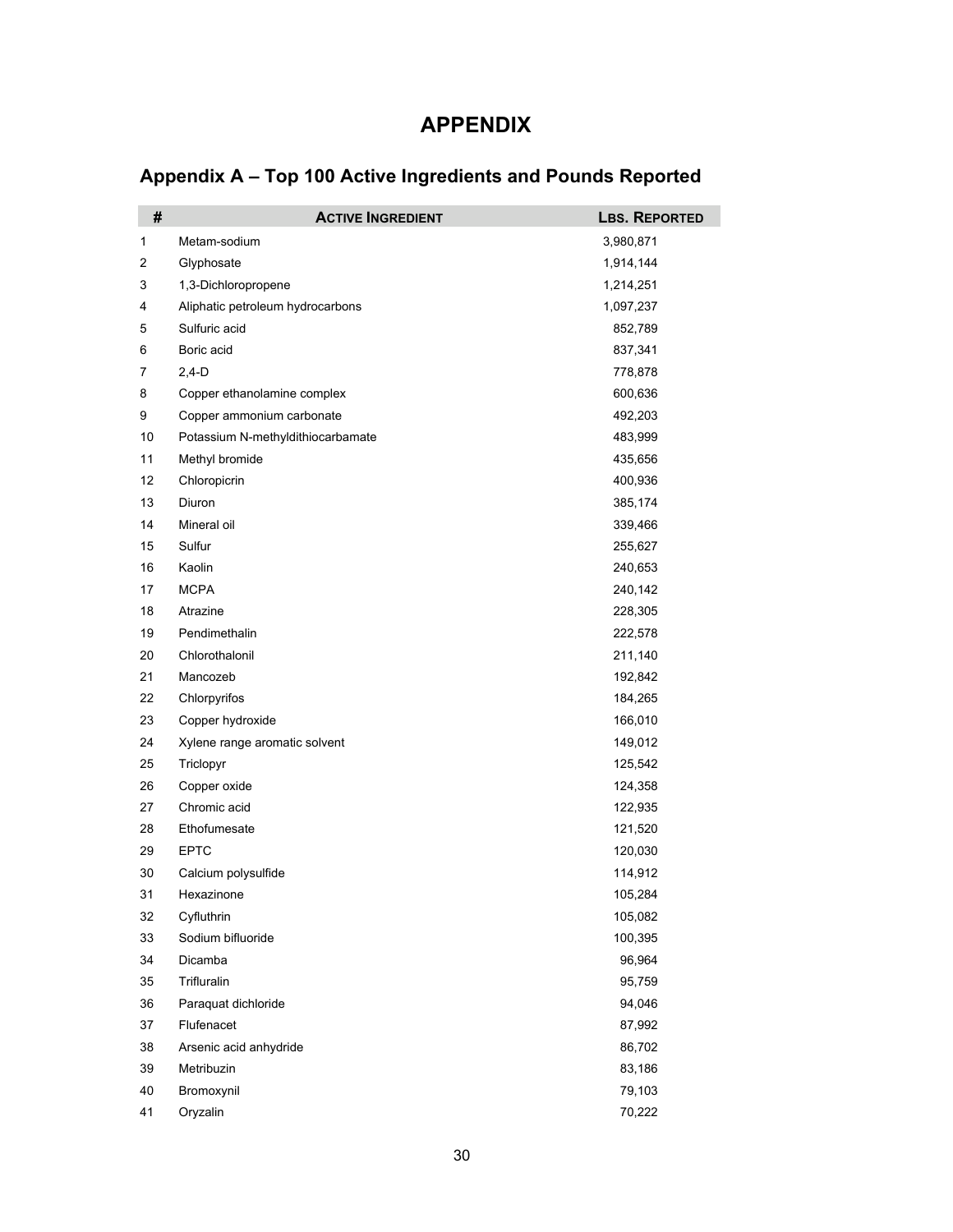| 42 | Malathion                              | 62,245 |
|----|----------------------------------------|--------|
| 43 | Copper naphthenate                     | 60,658 |
| 44 | Oxyfluorfen                            | 59,499 |
| 45 | Oxamyl                                 | 58,606 |
| 46 | Tebuconazole                           | 57,174 |
| 47 | Metaolachlor                           | 55,969 |
| 48 | Propiconazole                          | 54,489 |
| 49 | <b>Bifenthrin</b>                      | 51,882 |
| 50 | Clopyralid                             | 48,592 |
| 51 | Acrolein                               | 46,732 |
| 52 | Dimethenamid                           | 42,538 |
| 53 | Ethoprop                               | 40,004 |
| 54 | Trifloxystrobin                        | 34,768 |
| 55 | Diazinon                               | 33,491 |
| 56 | <b>PCNB</b>                            | 33,295 |
| 57 | Pentachlorophenol                      | 30,770 |
| 58 | Prohexadione calcium                   | 30,327 |
| 59 | Imazapyr                               | 29,859 |
| 60 | Imidan                                 | 29,352 |
| 61 | Pine oil                               | 28,963 |
| 62 | Simazine                               | 28,855 |
| 63 | Ziram                                  | 27,030 |
| 64 | Thiophanate-methyl                     | 26,799 |
| 65 | Aluminum phosphide                     | 26,582 |
| 66 | Methomyl                               | 25,652 |
| 67 | Sodium bentazon                        | 25,244 |
| 68 | Iprodione                              | 25,144 |
| 69 | Dazomet                                | 24,891 |
| 70 | Acephate                               | 23,975 |
| 71 | Dimethoate                             | 21,352 |
| 72 | Maleic hydrazide                       | 21,251 |
| 73 | Metaldehyde                            | 20,763 |
| 74 | Napropamide                            | 20,702 |
| 75 | Chlorpropham                           | 20,385 |
| 76 | Basic copper sulfate                   | 20,018 |
| 77 | Copper sulfate pentahydrate            | 19,529 |
| 78 | Azoxystrobin                           | 18,949 |
| 79 | Propargite                             | 18,937 |
| 80 | Endosulfan                             | 18,576 |
| 81 | Carbaryl                               | 17,189 |
| 82 | Imidacloprid                           | 16,922 |
| 83 | Sulfometuron methyl                    | 16,866 |
| 84 | Diclofop-methyl                        | 16,713 |
| 85 | Sodium percarbonate                    | 15,607 |
| 86 | Ammonia                                | 14,989 |
| 87 | Bacillus thuringiensis subsp. kurstaki | 14,880 |
|    |                                        |        |